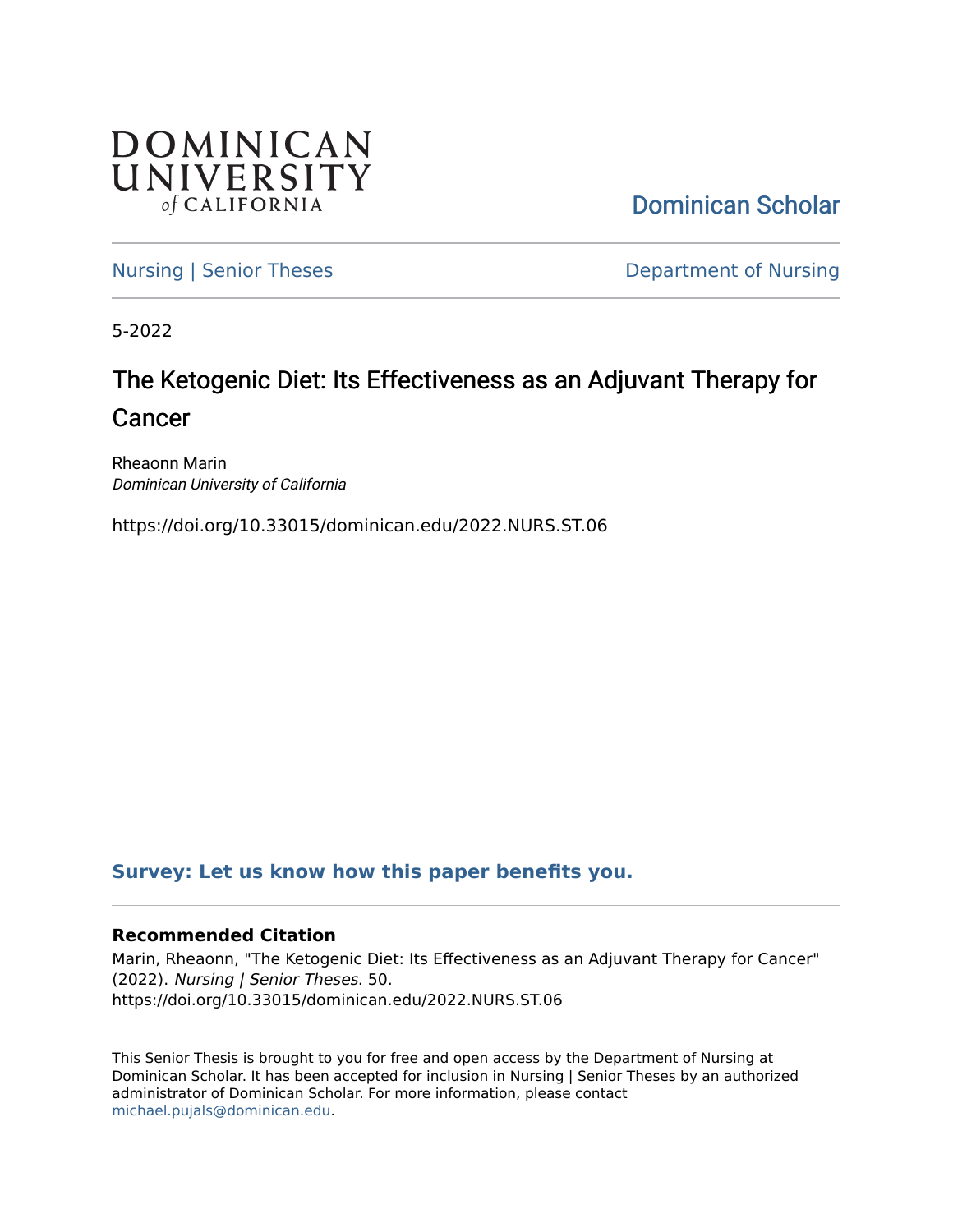# **The Ketogenic Diet: Its Effectiveness as an Adjuvant Therapy for Cancer**

Rheaonn Marin

Department of Nursing, Dominican University of California

NURS 4500.2: Nursing Research and Senior Thesis

Dr. Patricia Harris

November 19, 2021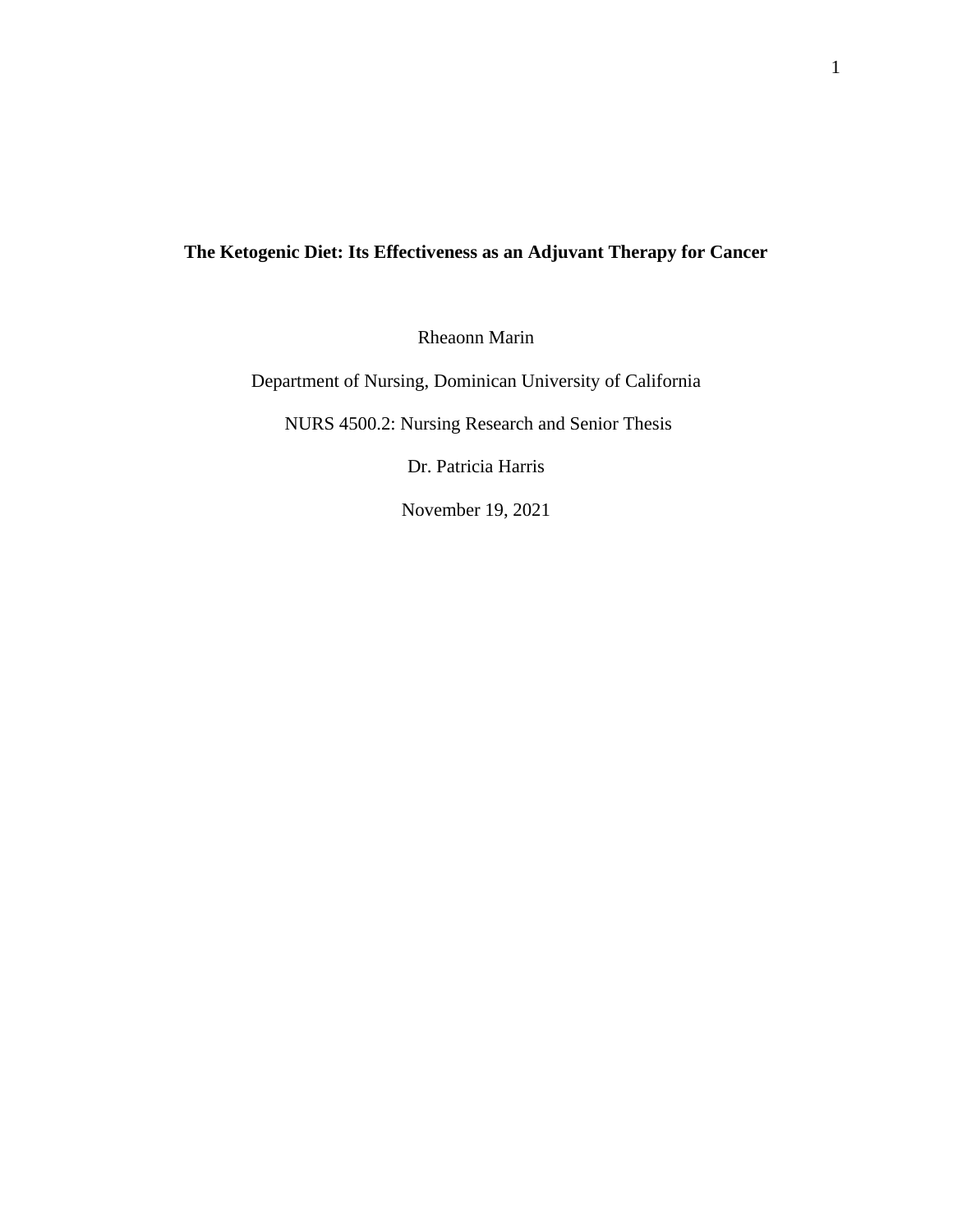#### **Abstract**

This paper explores a total of six research studies and will contain a literature review and proposal for further study regarding the effectiveness of the ketogenic diet as an adjuvant cancer therapy. Each study addresses a variety of different factors involved in KD implementation, ranging from effects on body composition and lipid profiles, to self-proclaimed quality of life, to tumor expression and progression under a KD regime. Ultimately, each were divided into three separate categories depending on the aspects of research that were covered. Two studies, by Hagihara et.al and Jansen and Walach respectively, discuss the potential benefits of KD in cancer patients, while two additional studies by Sremanokova et.al and Klement et.al address concerns regarding the implementation of KD in cancer populations. The final category and studies by Yang et.al and Erickson et.al claim a lack of significance in the use of KD in clinical practice, and examine why this is the case. The major findings and limitations of each study will be discussed in detail, alongside theme comparisons between studies. Based on the findings discussed, the new research question in the proposal for further study will address the anti-tumor effects of KD on glioblastoma specifically. The study will be a longitudinal mixed method design and will only involve participants diagnosed with glioblastomas. The data obtained through conducted interviews and surveys will be analyzed through audio recordings, written assessment scales, and questionnaires completed by participants. Additional lab work will be done for the statistical analysis portion and will observe changes in blood ketone levels, TKTL1 expression, and cfDNA blood levels respectively. The final portion will discuss the consensus between both the literature review and proposal for further study, which is that KD shows promise as an adjuvant therapy in cancer populations.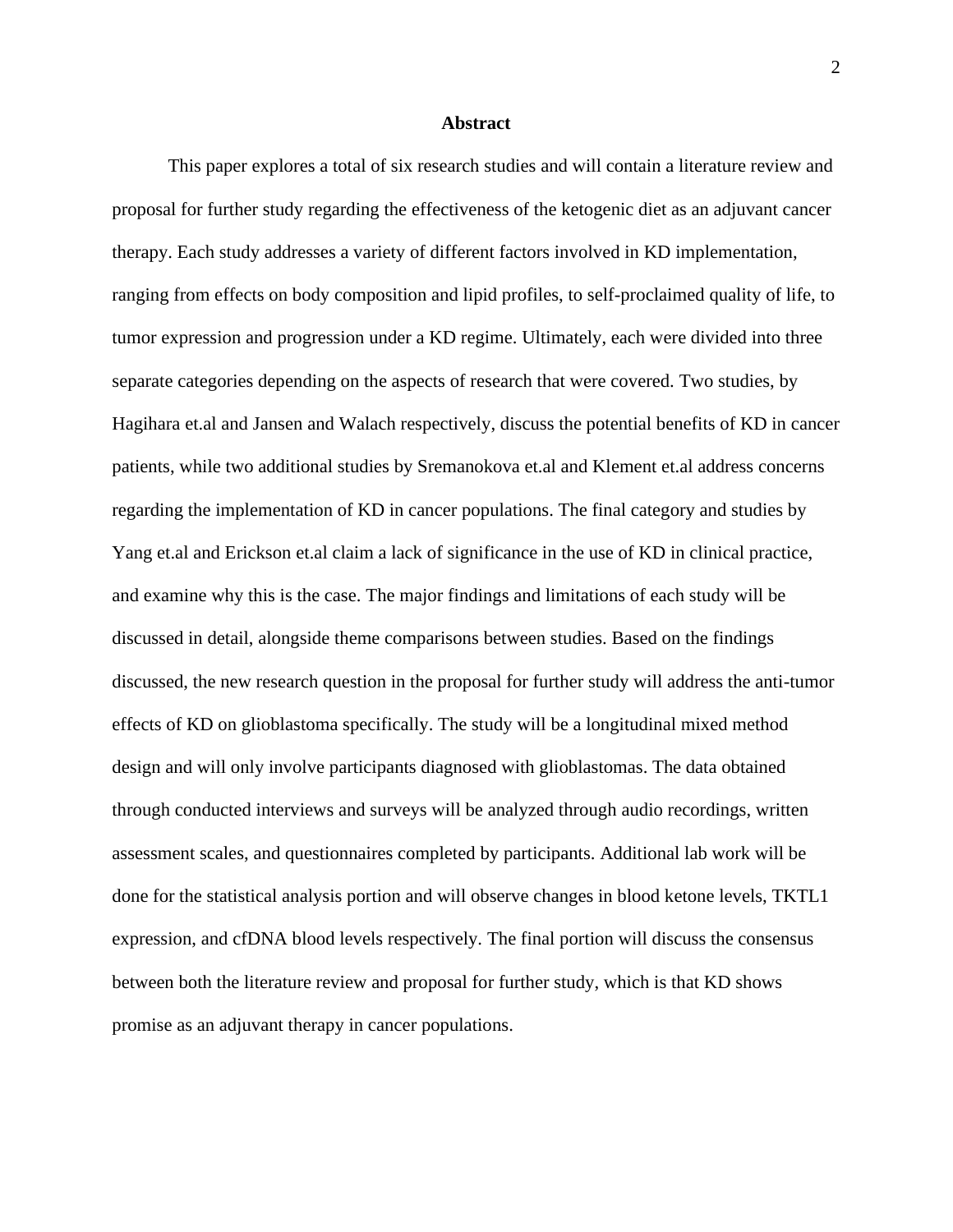# **Acknowledgements**

I dedicate this paper to my older cousin who passed from glioblastoma, as well as my relatives who have suffered from and are at risk for cancer. Their stories have inspired me to research this topic.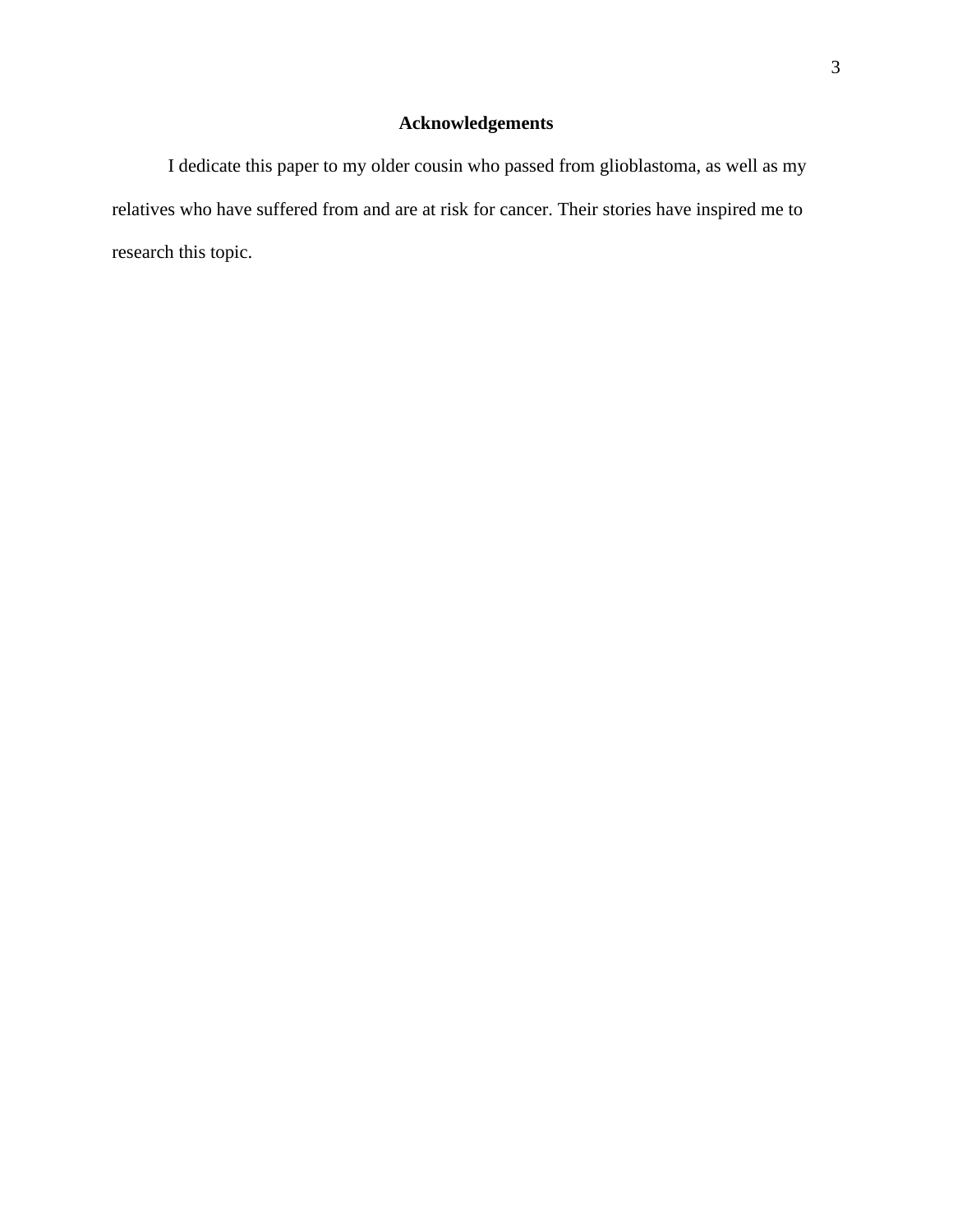# **Table of Contents**

| Introduction: The Ketogenic Diet and Cancer Therapy | 5               |
|-----------------------------------------------------|-----------------|
| <b>Literature Review</b>                            | $6\phantom{1}6$ |
| <b>Study Findings Show Promise in Primary Care</b>  | $\overline{7}$  |
| <b>Concerns Regarding KD for Cancer Populations</b> | 8               |
| No Statistical Significance                         | 10              |
| Discussion of the Literature                        | 11              |
| <b>Theoretical Framework</b>                        | 12              |
| Proposal for Further Study                          | 13              |
| <b>Study Design</b>                                 | 14              |
| Specific Aims                                       | 14              |
| Methodology                                         | 15              |
| Data Collection                                     | 16              |
| Data Analysis                                       | 16              |
| Conclusion                                          | 17              |
| References                                          | 19              |
| Appendix                                            | 21              |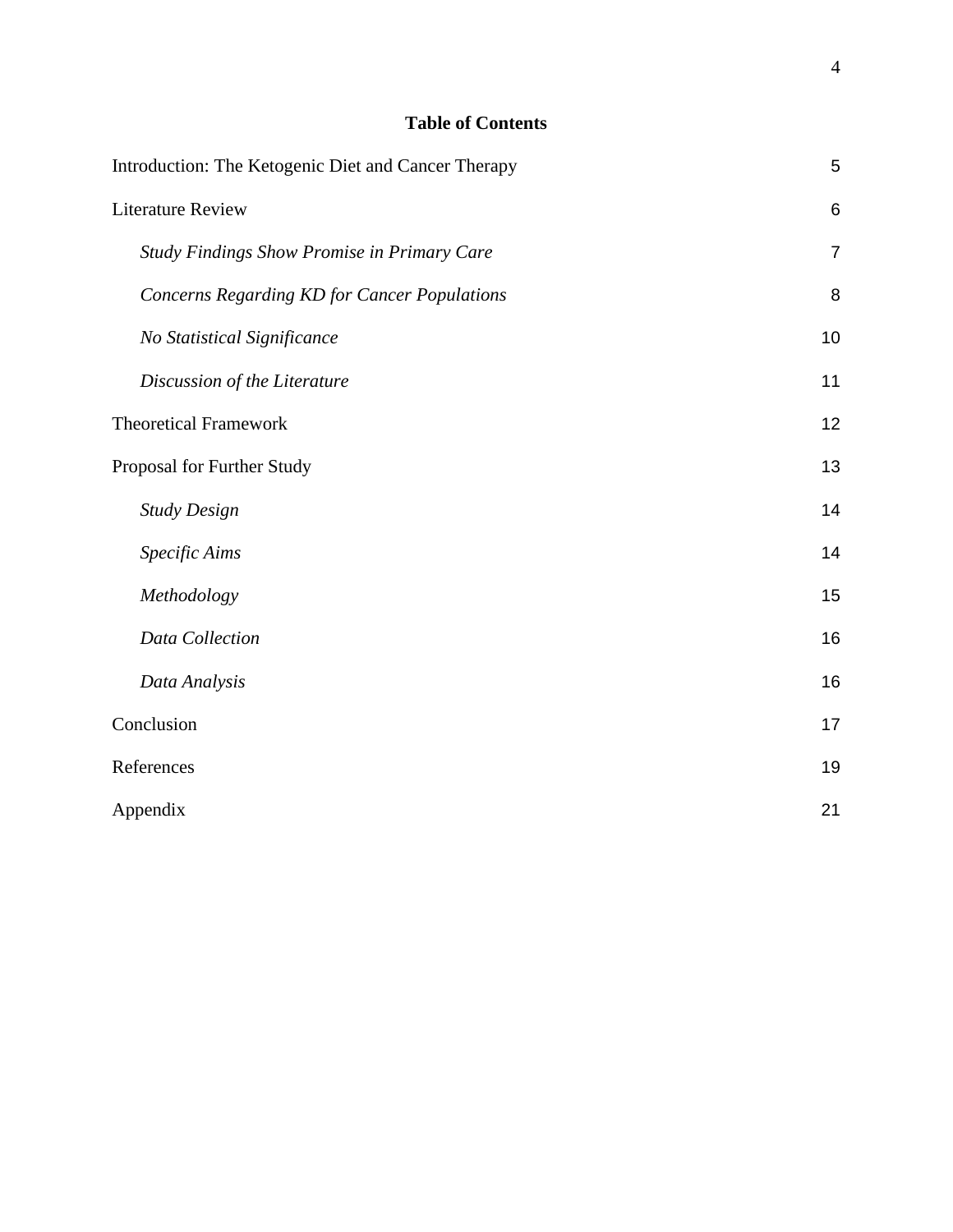#### **Introduction: The Ketogenic Diet and Cancer Therapy**

<span id="page-5-0"></span>While many leaps and bounds have been made in the study of cancer and its subsequent treatment, there is still room for growth in the use of adjuvant therapies to increase efficacy and quality of life in patients. "In recent years, attention was drawn to the fact that diet-associated factors may be involved in the development and progression of cancer" (Jansen & Walach, 2016, para. 2). That said, one such avenue that shows promise is the ketogenic diet, a high-fat lowcarbohydrate diet with increased protein consumption. The traditional ketogenic diet consists of a 4:1 ratio, which "delivers 90% of its calories from fat, 8% from protein and only 2% from carbohydrate" (National Center for Biotechnology Information, 2020, para. 9). Its practice has already been utilized as a second-line treatment for epilepsy in pediatric populations with much success.

However, there is debate in the scientific community regarding whether or not the implementation of KD is as effective in cancer populations as it is in epileptic populations. Many speculate that KD may provide an antitumor effect by creating an unfavorable environment for cancer cells through a decrease in carbohydrate consumption. Such cells thrive on the glucose contained in carbohydrates, and it is through this diet, alongside the use of standard cancer therapies such as chemo and radiotherapy, that tumor progression can be halted, increased tolerability to treatment, and improved quality of life for patients may be achieved. However, according to the National Center for Biotechnology Information (2020), "to further elucidate the mechanisms of the ketogenic diet as a therapy and evaluate its application in clinical practice, more molecular studies as well as uniformly controlled clinical trials are needed" (para. 3). The following thesis, including a comprehensive review of the research literature and proposal for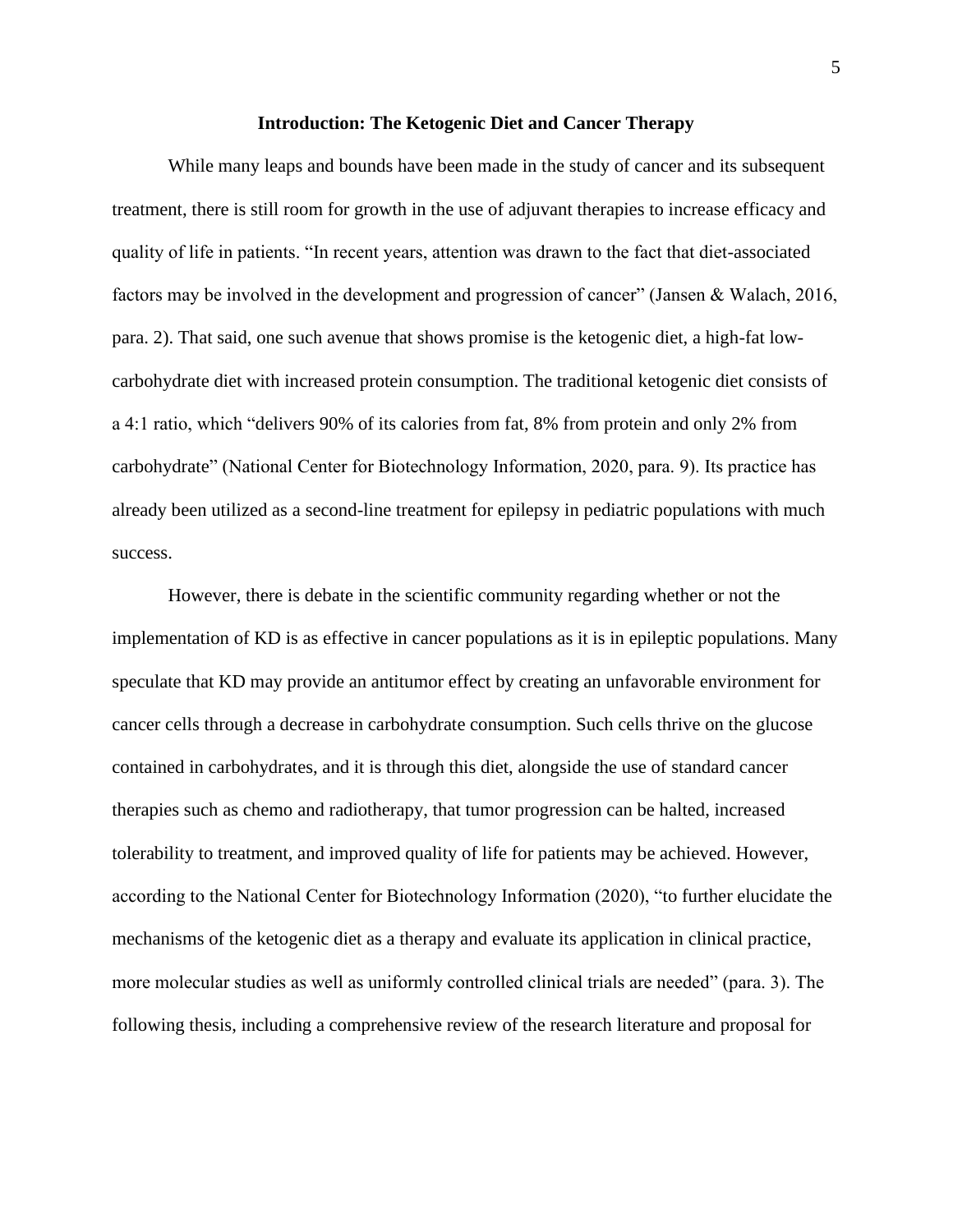further study, is a way to provide additional insight into this area of interest, and to answer the question of how effective the ketogenic diet is for adjuvant cancer therapy in clinical practice.

#### **Literature Review**

<span id="page-6-0"></span>The Dominican University databases were utilized in the search for information regarding the ketogenic diet and cancer treatment. All search terms were variants of these two descriptions, and the research was confined to the following databases: Iceberg, CINAHL, PubMed, and Cochrane. Six studies were used in total, and only ones that involved human trials and introduced KD as an adjuvant therapy were taken into consideration. Due to the versatility of KD effects on different cancer types, studies that only reviewed a single form of cancer were excluded from this review, but measures were taken to ensure that these studies provided evidence related to their respective cancer markers and how they correlate with KD. All studies involved were limited to either systematic reviews, randomized controlled trials, or metaanalyses.

Each study was divided into three separate categories. In the first category, the sources showed promising evidence for KD as a beneficial form of therapy alongside other cancer treatments. However, despite their many benefits, they also discuss how these results are not enough to support the practical use of KD in clinical settings. They merely serve as avenues for further study and provide valid evidence to support the idea that KD should continue to be researched as an alternative form of cancer therapy. The second category included sources that addressed the concerns regarding the use of KD on cancer populations and the potential barriers that need to be considered before it can be clinically implemented. The final source category described how KD implementation yielded inconclusive evidence and should not be considered for clinical practice.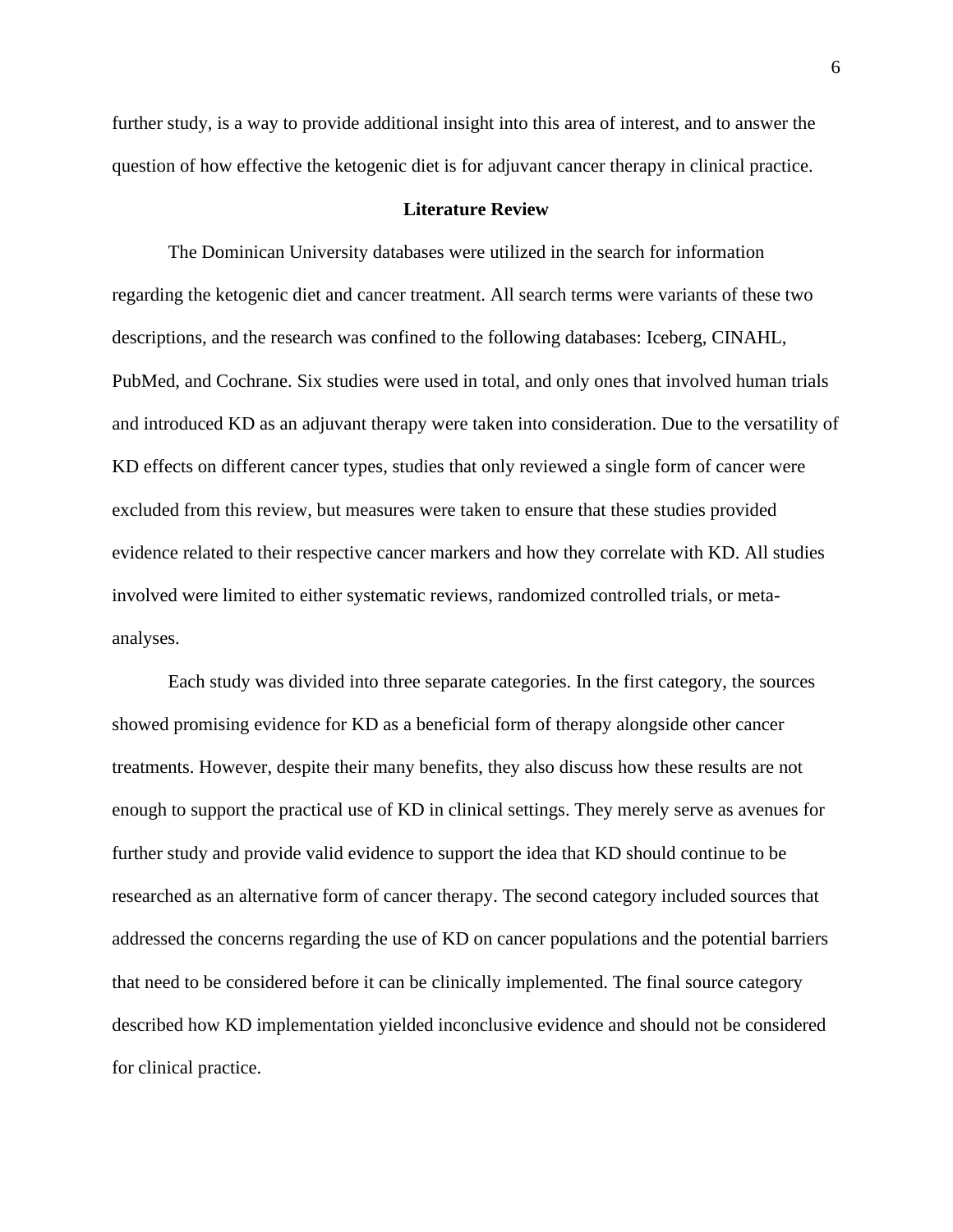#### <span id="page-7-0"></span>**Study Findings Show Promise in Primary Care**

Hagihara et.al (2020) came together to conduct a study that evaluated the effectiveness of a new ketogenic diet regimen in patients with different types of stage IV cancer. The purpose was to determine whether KD could be used as a supportive therapy in clinical practice and to establish the extent that carbohydrate restrictions could be implemented in those with cancer. Fifty-five participants gave their consent in total, with data only being taken from 37 partaking in KD for three months or more. Major findings of the study yielded that the effects of KD differ depending on the cancer type, but across their respective lab markers and lipid profiles, KD in combination with chemotherapy or radiation was correlated with a decrease in tumor and metastases size. Paired with these standard cancer therapies, Hagihara et.al (2020) stated that "The present ketogenic diet regimen had better tolerability, with less nausea, fatigue, and constipation, and it induced stable adherence" (Discussion section, para. 5). In addition, "results suggest that weight loss is not a toxic effect of the ketogenic diet" (Discussion section, 2020, para. 5) despite weight loss risk in cancer patients. Many maintained adequate nutrition and muscle mass despite the change in diet.

These results indicate that adverse symptoms and body composition risks associated with the implementation of KD in cancer populations are not a primary concern. Overall, KD seems to have a positive effect on cancer patient's long-term prognoses and may contribute to longterm survival with controlled use. However, some results may be controversial due to limitations in dietary restriction. If dietary restriction is insufficient, it may alter patient lab results and leave anti-tumor effects unclear. In summary, should future modifications and additional research be pursued, KD offers hope as a promising avenue for support therapy in cancer populations.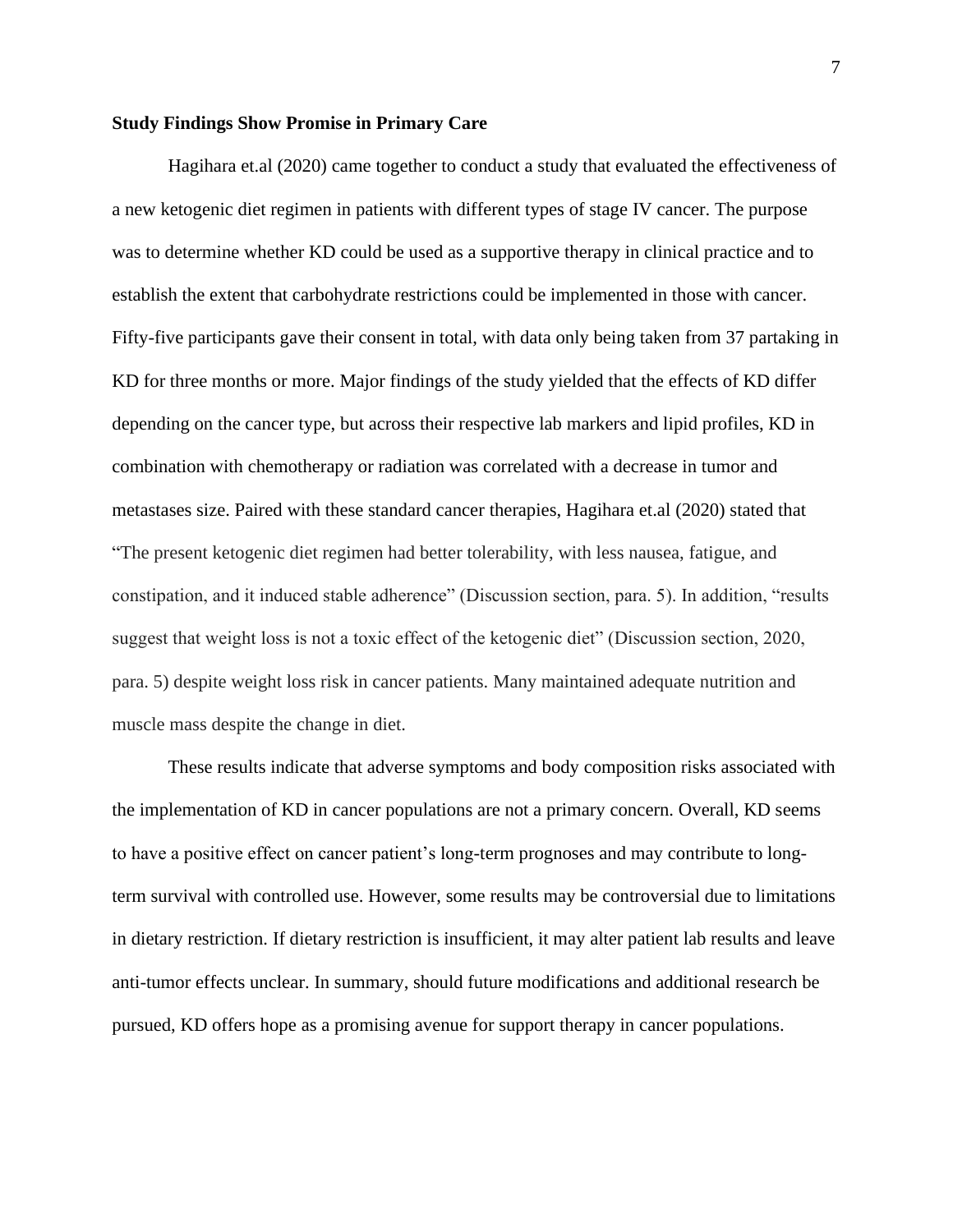An additional study by Jansen and Walach (2016) wanted to evaluate whether the levels of TKTL1, a novel marker of tumor cell glycolysis, are affected by a ketogenic diet, and whether adherence to KD is associated with a better prognosis in patients with cancer. Seventy-two subjects diagnosed with any form of cancer since January 2001 were included in the study. According to Jansen and Walach (2016), "Results obtained suggest that there is a positive link between the expression of TKTL1 and cancer progression, and a negative link between ketogenic diet and TKTL1 expression" (Discussion section, para. 6). These results indicate that the expression of TKTL1 is associated with tumor progression. However, when KD was introduced, TKTL1 expression was observed to be halted. Jansen and Walach (2016) claim that "reduced expression levels of TKTL1, which are a negative predictor of cancer progression, may reflect the effect of a ketogenic diet" (Discussion section, para. 6). Noting these changes in lab values, Jansen and Walach surmounted that it may be beneficial to advise individuals with cancer to adopt KD due to the altered expression of TKTL1.

However, despite altered TKTL1 values, patients are still at risk for recurrences or metastases. Additionally, not all individuals maintained a consistent regime while on KD, which may have skewed overall results.

### <span id="page-8-0"></span>**Concerns Regarding KD for Cancer Populations**

While benefits of the ketogenic diet are certainly present in study findings, there is still skepticism surrounding the safety of its use for individuals with cancer. Klement et.al (2020) were concerned with the skepticism regarding lack of adequate clinical research supporting the effectiveness of the ketogenic diet as a cancer therapy. They claim that a "lack of studies occupying higher levels in typical 'evidence hierarchies' has been emphasized by some authors...discouraging the clinical application of KDs" (Klement, p. 5, 2020). This is known as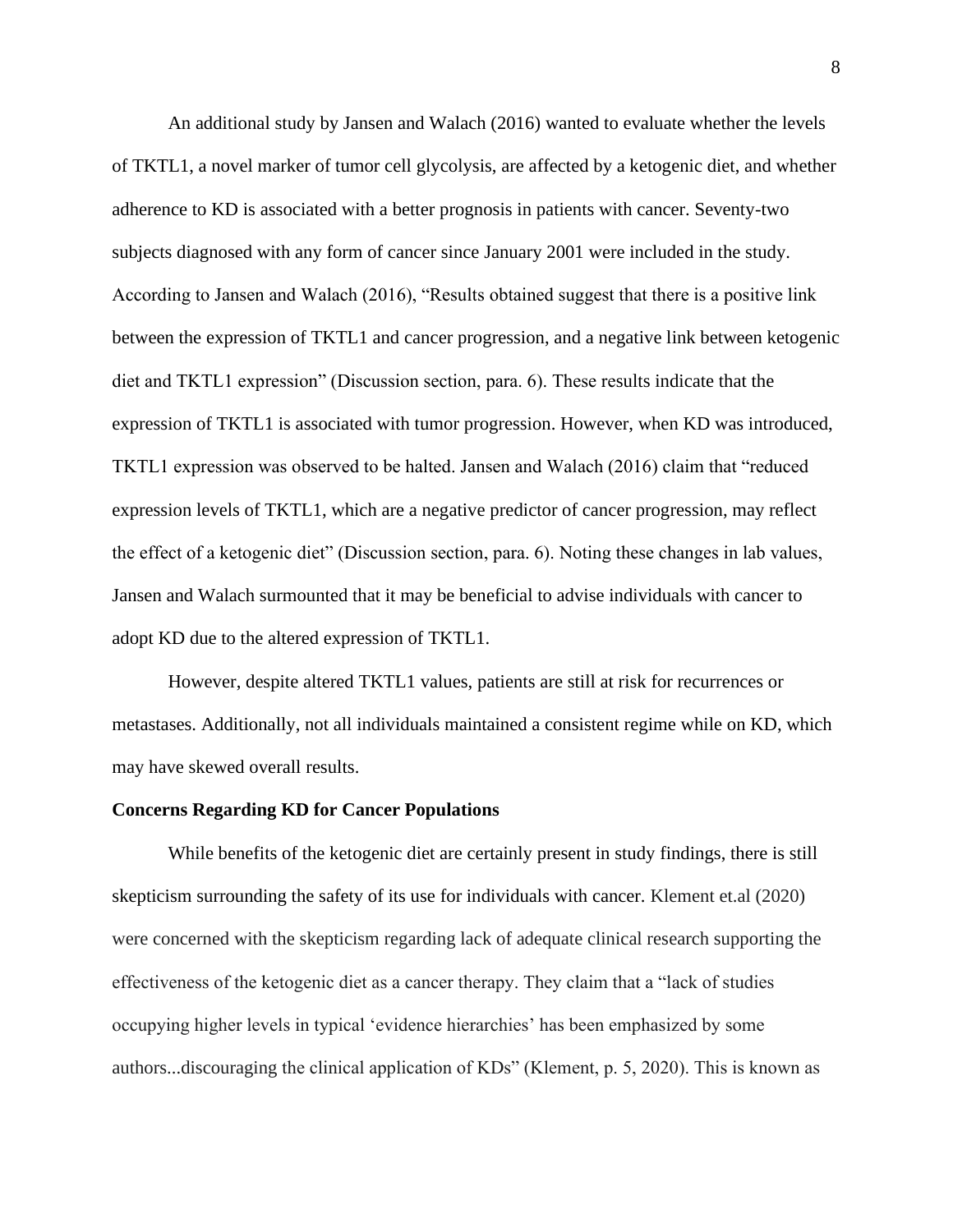"methodological skepticism" and serves as a strong barrier towards confidence in KD efficacy. In an effort to address such concerns, the subsequent study was executed and focused on research that had implemented KD in medical oncological treatments. Despite previous concerns, data found that there are large beneficial effects of KD on body composition in both overweight and frail populations, as well as those at risk for excessive weight loss due to cancer or while undergoing cancer treatment. Additional evidence by Klement et.al (2020) suggests that KD "acts synergistically with radiotherapy, chemotherapy, and other therapies" (p. 9), as well as "[deprives] cancer cells of important anti-oxidative substrates'' (p. 9) to inhibit growth. The evidence supporting KDs as a supportive cancer therapy is steadily growing and suggests several benefits in clinical practice.

Sremanokova et.al's (2018) study was concerned with the nutritional aspect of KD and aimed to determine its effects on cancer patient's nutritional status, as they stated that "KD has the potential to influence many physiological processes…[incurring] weight loss, muscle wasting and severe inflammation, which can lead to morbidity and poorer quality of life" (Introduction section, para. 4). A total of 102 participants ranging 34 to 87 years old were included in the study, all with a variety of different cancer types at different stages. Based on analysis of anthropometry, lipid profiles, tumor effects, and adverse events, the study found that KD does not cause life-threatening events and may even be feasible as a therapy with the right parameters. However, Sremanokova et.al (2018) claim that KD "adherence is low and possibly linked to a limitation in diet delivery, as well as a lack of monitoring and follow-up" (Conclusion section, para. 1). This indicates that while no life-threatening events were observed, lack of proper KD implementation may have contributed to these results. Other barriers such as lack of ketone measurements, which is a staple value in evaluating ketogenic effectiveness, short KD duration,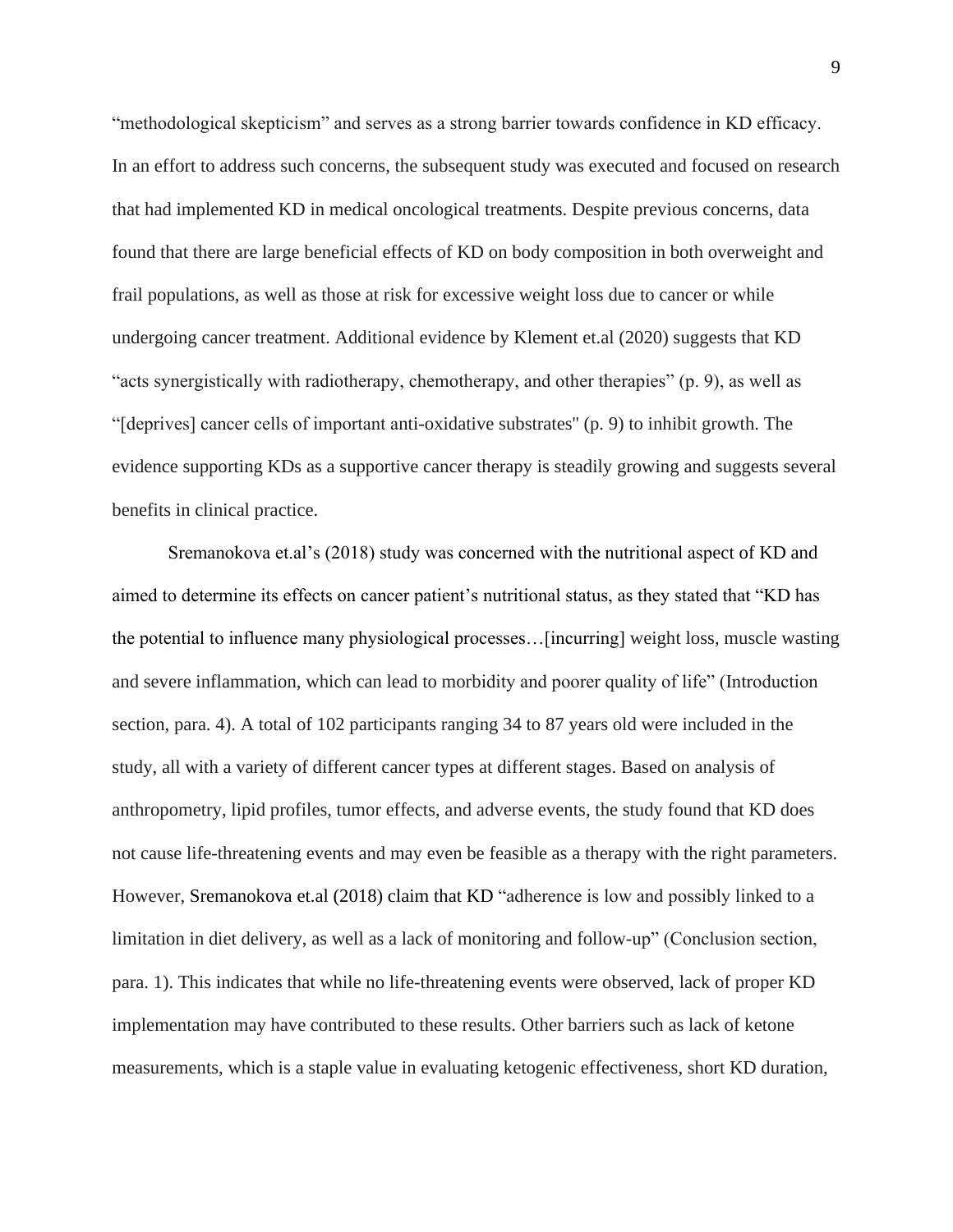and small sample sizes, were also noted, which made it difficult to reach a valid conclusion. Sremanokova et.al deduced that while there are sound theoretical bases for KD suppressing tumor growth across different cancer types, strong conclusive evidence in clinical practice is lacking.

### <span id="page-10-0"></span>**No Statistical Significance**

The following studies were some of the few that claimed there was inadequate evidence to support the beneficial effects of the ketogenic diet on antitumor therapy. In Yang et.al's (2021) study, rigorous comparison of different factors such as lipid profiles, tumor markers, level of satisfaction, and adverse effects found that "most evidence did not have any statistical significance and therefore the effects of LCKDs as an adjuvant therapy on cancer management was inconclusive" (Discussion section, para. 5). Yang et.al bring up a very important point in the study's discussion portion, claiming that it is difficult to accurately draw comparisons between studies because each follows its own set of protocols and are within different parameters. Data collection in one study may include qualitative aspects that give more depth to the patient's experience while others may choose to focus on statistical values seen in laboratory results or profiles. This lack of consistency in data, in the words of Yang et.al (2021), makes it "difficult to obtain an accurate conclusion to dictate the ketogenic diet as adjuvant therapy for cancer" (Discussion section, para. 10). As such, it cannot be exclusively proven whether KD is effective or ineffective as an adjuvant form of cancer therapy.

Erickson et.al (2017) take a similar approach to this claim, and ultimately they come to the same conclusion as Yang: "...evidence on [ketogenic] benefits regarding tumor development and progression as well as reduction in side effects of cancer therapy is missing" (p. 11). Similar to the previous study, their goal was to assess the effectiveness of a KD regime, specifically in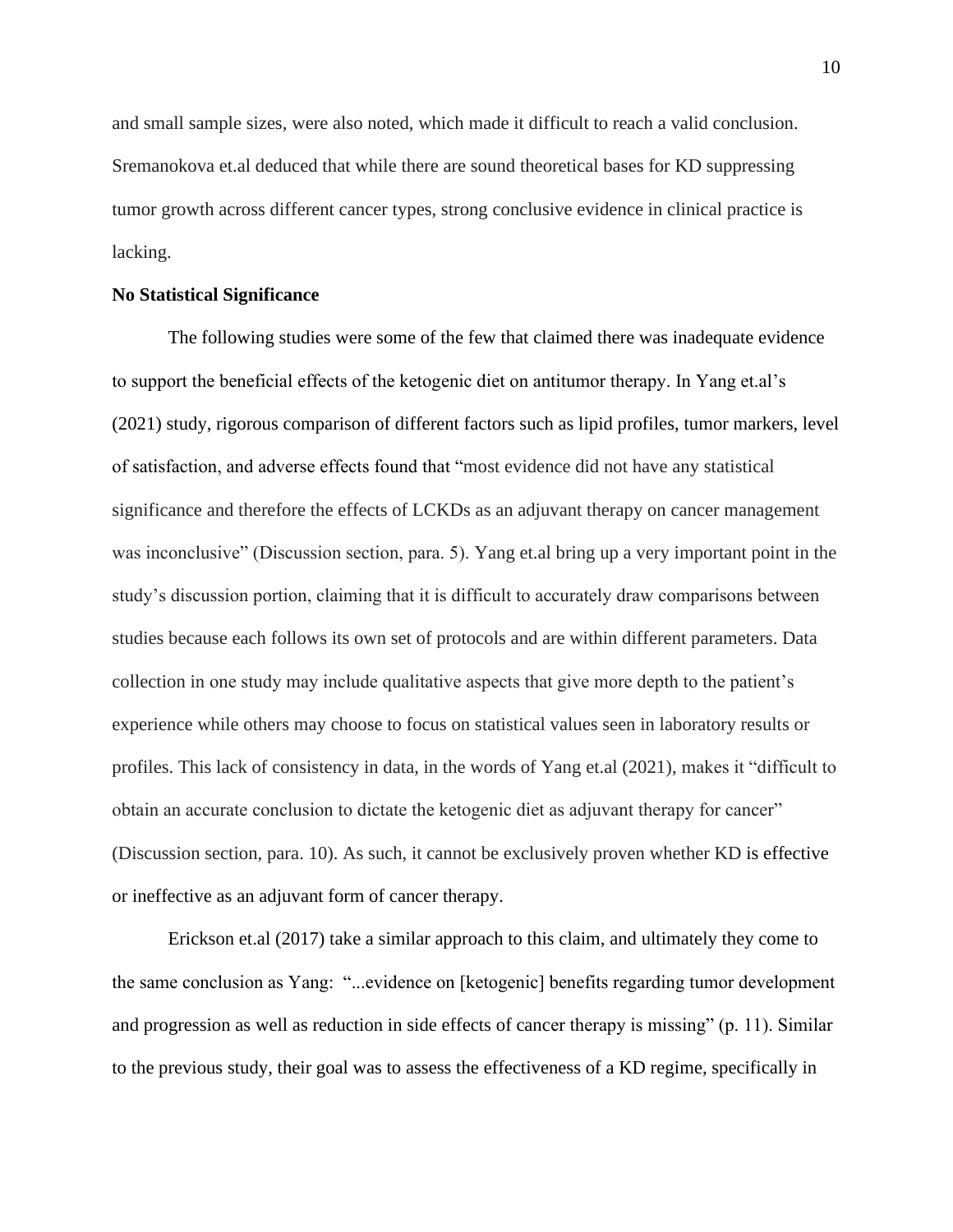regards to weight maintenance, and acquire structure to determine how to implement this regime best in cancer patients. However, after the analysis of results related to tumor progression, regime duration, quality of life, and body composition, ultimately no statistically significant evidence could be found. Erickson et.al (2017) claim that "The studies are limited by their sample sizes and lack in homogeneity of type, location and cancer stage, and thus, results cannot be compared" (Results section, p. 2, 2017). In addition to this, "studies in the area of cancer lack consistency and do not utilize clearly comparable and consistent standardized dietary protocols" (Results section, p. 2, 2017). Validity and reliability of results are unable to be achieved in the case of inconsistent study implementation. For this reason, interpretation of the data presented for KD effectiveness in cancer therapy cannot be regarded as accurate. As a result, Erickson et.al (2017) suggest that "More robust and consistent clinical evidence investigating comparable patient groups with comparable methodology, dietary protocols and consistent results are warranted before the KD can be recommended for any single cancer diagnosis or as an adjunct therapy" (Conclusion section, p.1)

#### <span id="page-11-0"></span>**Discussion of the Literature**

While there have certainly been benefits observed in the use of the ketogenic diet alongside cancer therapy, such as slowed tumor progression and maintenance of healthy body composition, concrete and measurable evidence of said benefits are still largely inconclusive. Many of these studies had limitations in their research that were not addressed or could not be overcome. A common theme in such limitations mainly had to do with small sample sizes, lack of homogeneity between cancer types, inconsistent diet implementation, and unequal study parameters. Smaller sample sizes indicate an inaccurate representation of the larger cancer population, and with each study conducting their research with different sets of parameters,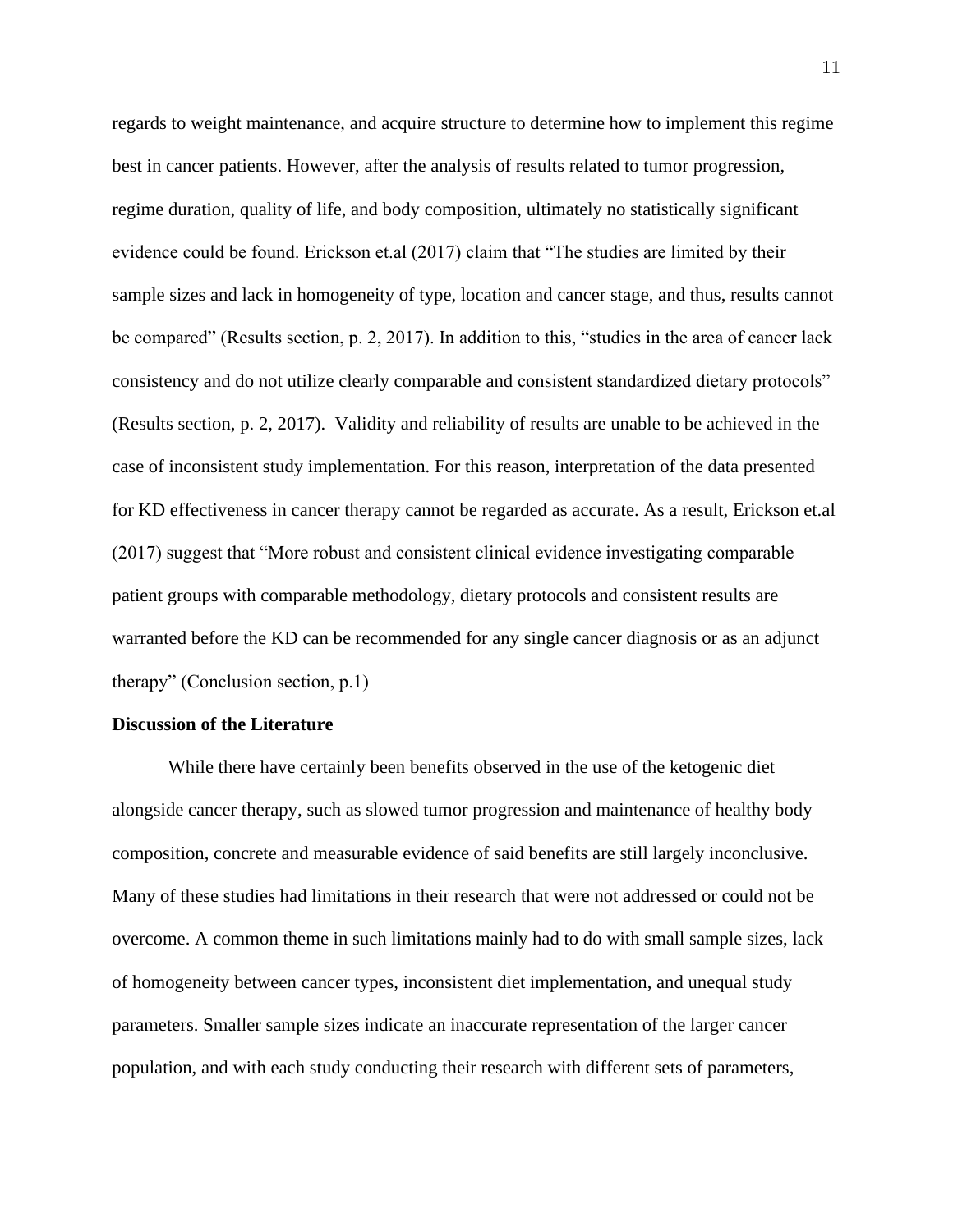results indicate an unreliable portrayal of the effects of KD as an adjuvant cancer therapy. In addition, the purpose of including a variety of different cancers was to determine how KD affects each one individually. However, the broader the range of conditions to identify and research, the more difficult it becomes to accurately compare data. This lack of reliability and validity between studies creates a skewed cesspool of results, and despite the benefits observed, they are not enough to place sure confidence in clinical practice.

However, this does not mean that KDs lack promise in the potential to strengthen cancer therapy. If there is one thing that the studies share in common, it is the need for further research into this avenue of treatment, as many of them have claimed themselves. More controlled trials are necessary before KD can seriously be considered as an adjuvant therapy, and with new research being presented every year, the hope is that these future studies will address concerns that their predecessors have identified before them. Overall, while the research into KD is still in its infant stages among the cancer population, the aforementioned studies recognize that it is a valid adjuvant therapy to be pursued further, so long as limitations are addressed and attempted to be corrected.

#### **Theoretical Framework**

<span id="page-12-0"></span>As briefly mentioned, a common theme across the studies was the participants' inability to utilize the ketogenic diet to completion. Many stopped KD a quarter or midway through, and others, despite using KD to completion, were not consistent with their diet's implementation. While this may have skewed data and results, it is important to understand that, especially in the case of cancer treatment, the patient always has the final say when it comes to decisions of care. According to Orem's Self-Care Deficit Nursing Theory, "People are distinct individuals" and "should be self-reliant, and responsible for their care, as well as others in their family who need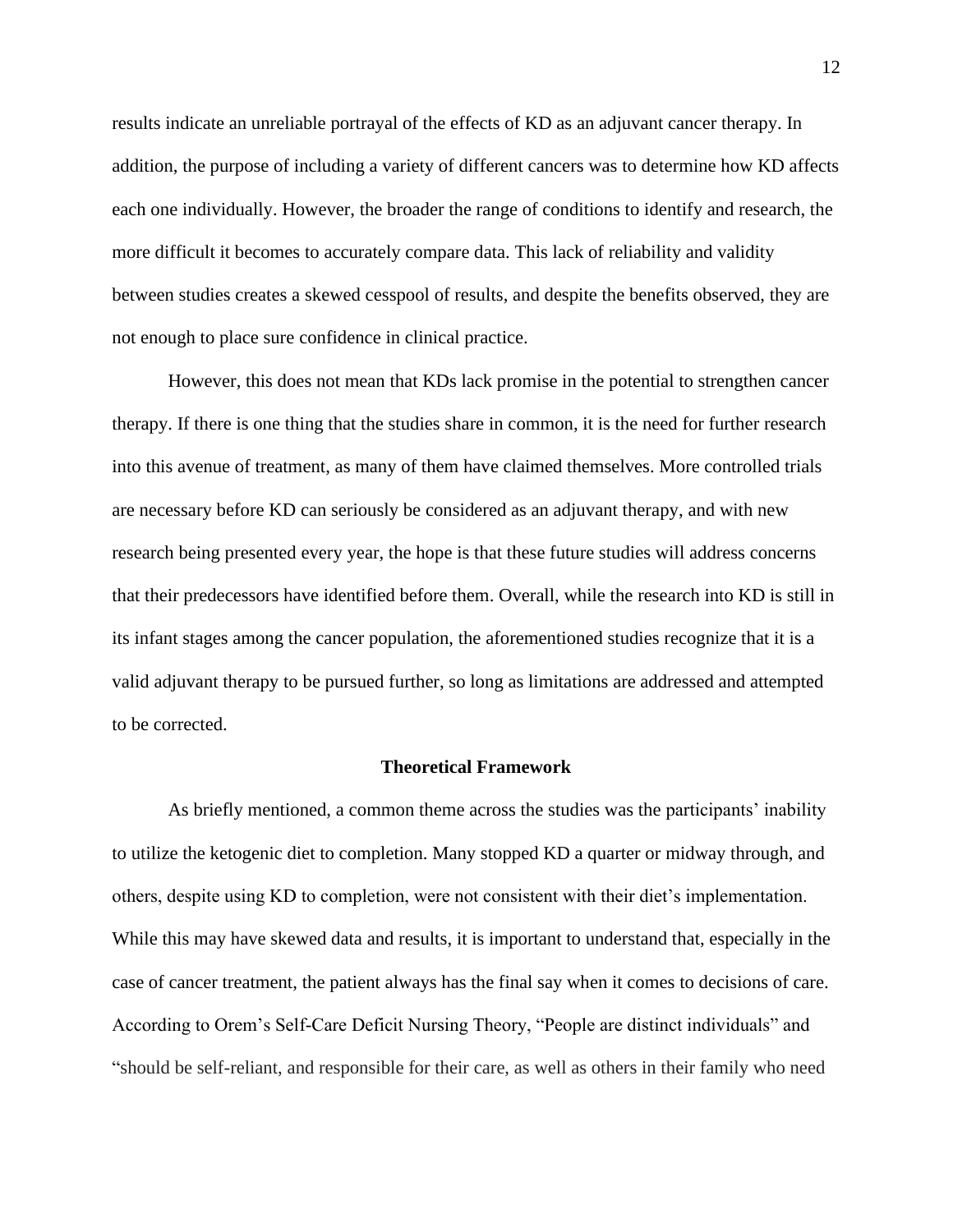care" (Nursing Theory, n.d., p. 3). If there are deficits in a person's ability to administer selfcare, that is when nursing intervention must be implemented. This creates an interpersonal relationship between nurse and patient, where the nurse communicates accurate and reliable information regarding a patient's condition and treatments, and the patient is enabled to make well-educated decisions about administration of self-care.

In the case of cancer populations, medical and therapeutic interventions will likely be implemented to better manage their conditions, no matter the cancer type. That being said, the patient will always be the final decision maker when it comes to actual implementation of these interventions. The nurse is responsible for "acting for and doing for others; guiding others; supporting another; providing an environment promoting personal development in relation to meet future demands; and teaching another" (Nursing Theory, p. 5). For ketogenic diet implementation, the role of the nurse is to provide an appropriate avenue for participants to be informed, and in doing so, encourage confidence in their care regardless of whether or not they choose to participate in the diet change. It is crucial that KD research considers this aspect of nursing, as it plays an important role in how data will be collected and to what extent it will be accurate.

#### **Proposal for Further Study**

<span id="page-13-0"></span>Due to the limitations that have been identified by ketogenic diet research, specifically in relation to cancer populations, more controlled measures will need to be taken for further study in this area of interest. Small sample sizes were a common barrier seen among the studies. In particular, participant's inability to continue KD to completion led to attrition, leading to inconclusive results. Additionally, insufficient data collection was largely due to the incomparability of different cancer types, all of which were studied at different stages and with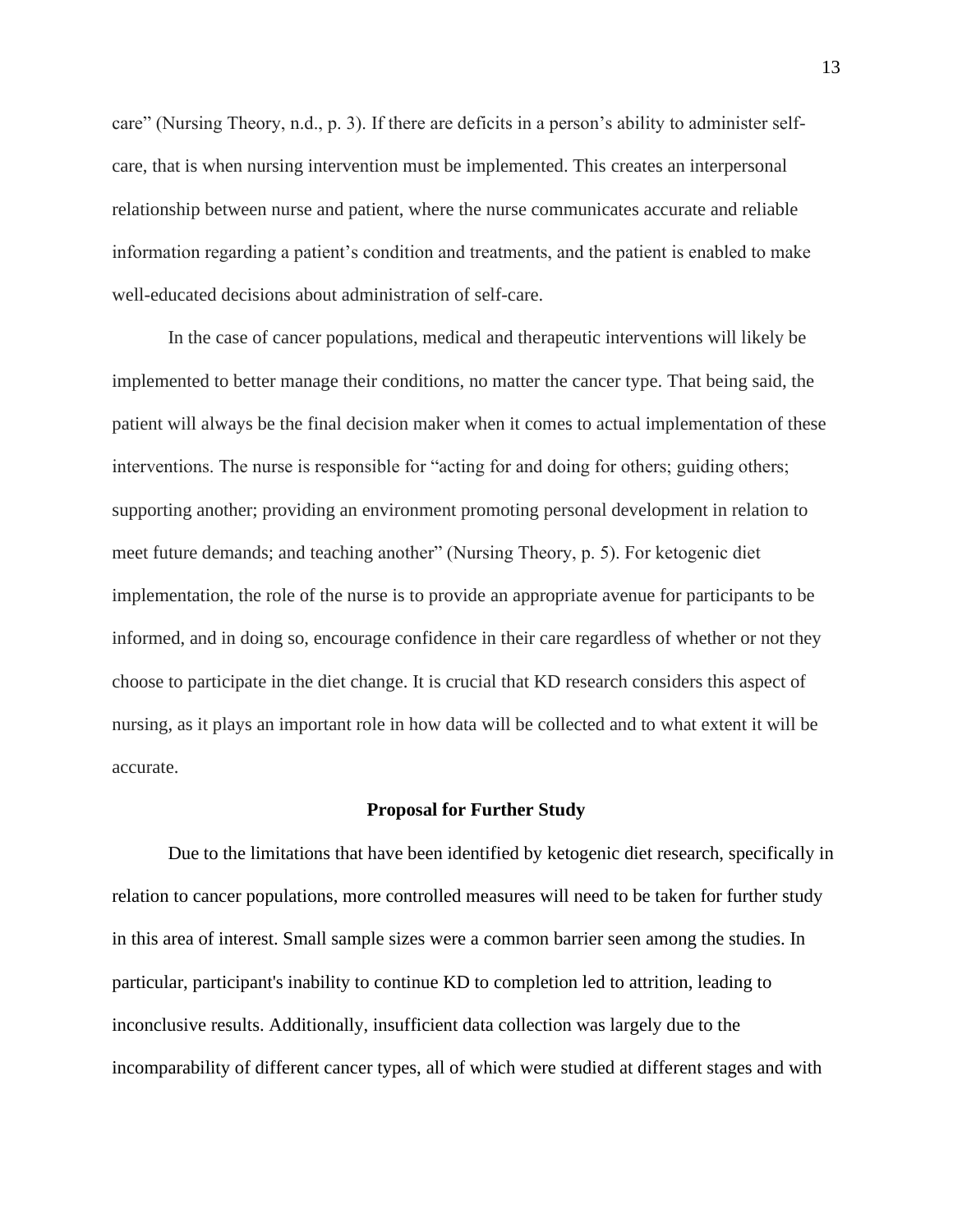different biomarkers. With such large inconsistencies in research, it is essential to implement a more concise method of study to analyze the specific effects of KD on cancer populations. For more accuracy and consistency across data, the subsequent study will address the following research question: What are the effects of a ketogenic diet on tumor progression in those with glioblastoma?

While changes will be implemented in the study's protocols to address these concerns, it will still be difficult to fully control all extraneous variables. Participants have a right to informed consent, and we cannot blind them to the study's implementation methods without proper education of the risk-benefit analysis of KD. Margins of error related to how involved participants will be will also need to be considered. From an ethical standpoint, we cannot force a patient to undergo any form of treatment no matter the benefits, and in the case of KD, the participant has the final say in whether or not they want to complete the trial. With this in mind, the following parameters were designed to carry this research study forward.

#### <span id="page-14-0"></span>**Study Design**

A longitudinal mixed method design will be implemented for this study. Collection of data to determine the effects of the ketogenic diet in patients diagnosed with glioblastoma will need to take place over a longer period of time. Both qualitative and quantitative data will be collected for analysis of holistic effects of KD on cancer patients.

#### <span id="page-14-1"></span>**Specific Aims**

The primary objective of collecting quantitative data will be to precisely measure changes in lab values specific to glioblastoma tumor progression during a ketogenic diet and achievement of ketogenesis over a six-month period. The secondary objective will be to assess participants' perception of pain and changes in symptoms related to ketogenic diet implementation not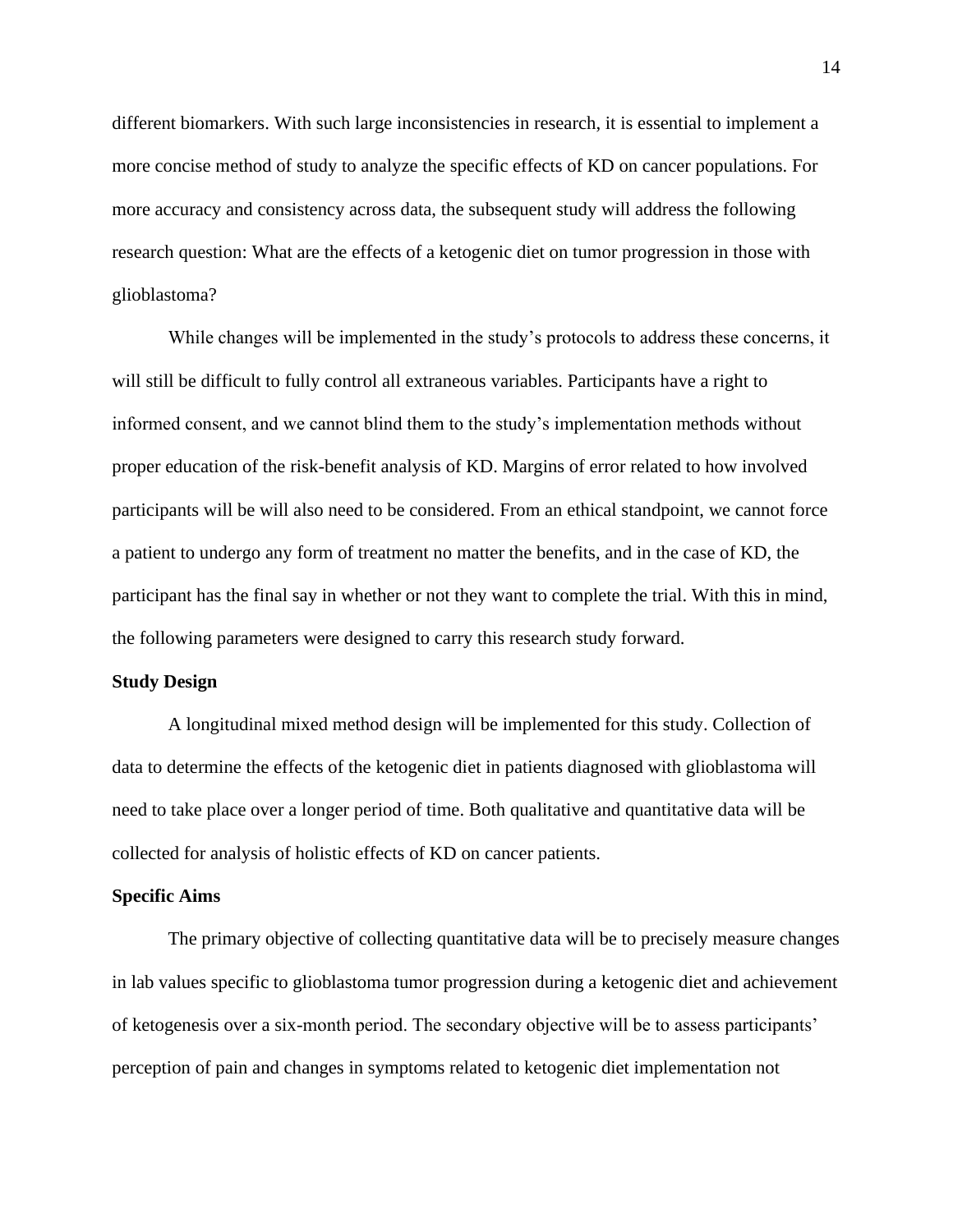associated with other forms of cancer treatment. Qualitative data will additionally be collected to explore participant feelings before and after adoption of a ketogenic diet

### <span id="page-15-0"></span>**Methodology**

A total of ninety participants will be included for KD implementation, and due to the conflicting data of different cancer types, this study will only consist of those with glioblastomas. Advertising will be administered both physically through paper flyers posted at the UCSF Brain Tumor Center in San Francisco and electronically on the News and Blog section of the National Brain Tumor Society website. Both advertising campaigns will signify that trial screening is open for a two-month window. To meet criteria for the design, participants must be over the age of eighteen and have been diagnosed with glioblastoma for at least two weeks. As mentioned previously, we cannot force participants to undergo KD for any length of time they do not wish to. To decrease the likelihood of this occurrence, an educational session will be held during the screening process to inform the participants of the parameters this study will implement. The session will include education on what KD is, what specific KD type will be implemented and for how long, the potential effects it may have on tumor progression, and the lab work and data collection that will be done throughout the study to observe the effects of KD.

Selection of participants will be conducted as a rolling admission, meaning that all applications from participants will be evaluated as they are received rather than altogether once a deadline is reached. Participants will be given a three-week period after the study's educational session to decide whether they want to be involved in the study. Should they choose to participate, they will partake in a thirty minute interview session before KD implementation to discuss feelings regarding their current treatment and what they are hoping to achieve through implementation of KD. Another thirty minute interview session will take place at the end of the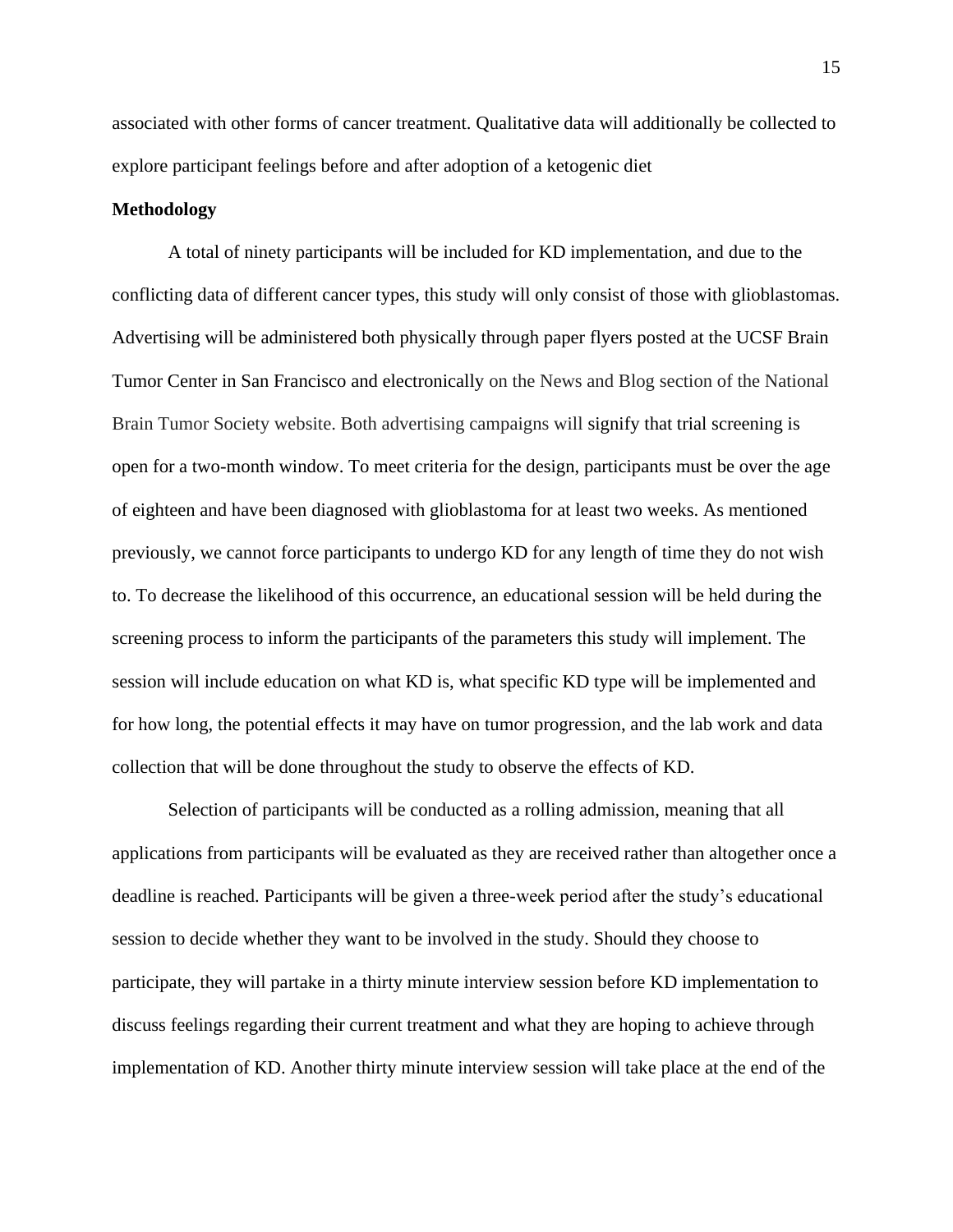study asking the same questions now having received KD and whether or not their expectations were met, and to what extent. Each interview session will be recorded and analyzed at the study's conclusion to determine significance of KD implementation.

### <span id="page-16-0"></span>**Data Collection**

The ketogenic diet will be administered over a six month period, and among that time four blood tests will additionally be given. The lab work will be to obtain biomarkers related to KD effects, with ketogenesis being observed through ketone levels in the blood and glioblastoma tumor progression being observed through TKTL1 expression and cfDNA levels in the blood respectively. The tests will take place before the KD diet is implemented to obtain participant baselines, again two months into the study, then four months in, and finally at the study's conclusion. Additionally, at the two month and four month intervals, a survey will be given to determine current feelings on KD's implementation, symptom assessment using the short form of the Brief Pain Inventory (BPI) assessment tool, changes in health and/or quality of life, and how confident they feel that they will continue KD to completion. Overall, the total length of enrollment, diet implementation, and data collection will take place over the span of two years.

#### <span id="page-16-1"></span>**Data Analysis**

For analysis of quantitative data, descriptive statistics will be used to describe demographic characteristics along with multiple regression, which will examine differences in lab values over time. Analysis will additionally be correlation based to determine the relationship between KD diet implementation and tumor progression, as measured by the Pearson *r*  correlation technique. For analysis of qualitative data, content analysis will be used and measured by Colaizzi's method of data analysis, as described below in Fain's (2021) sixth edition *Nursing Research* text: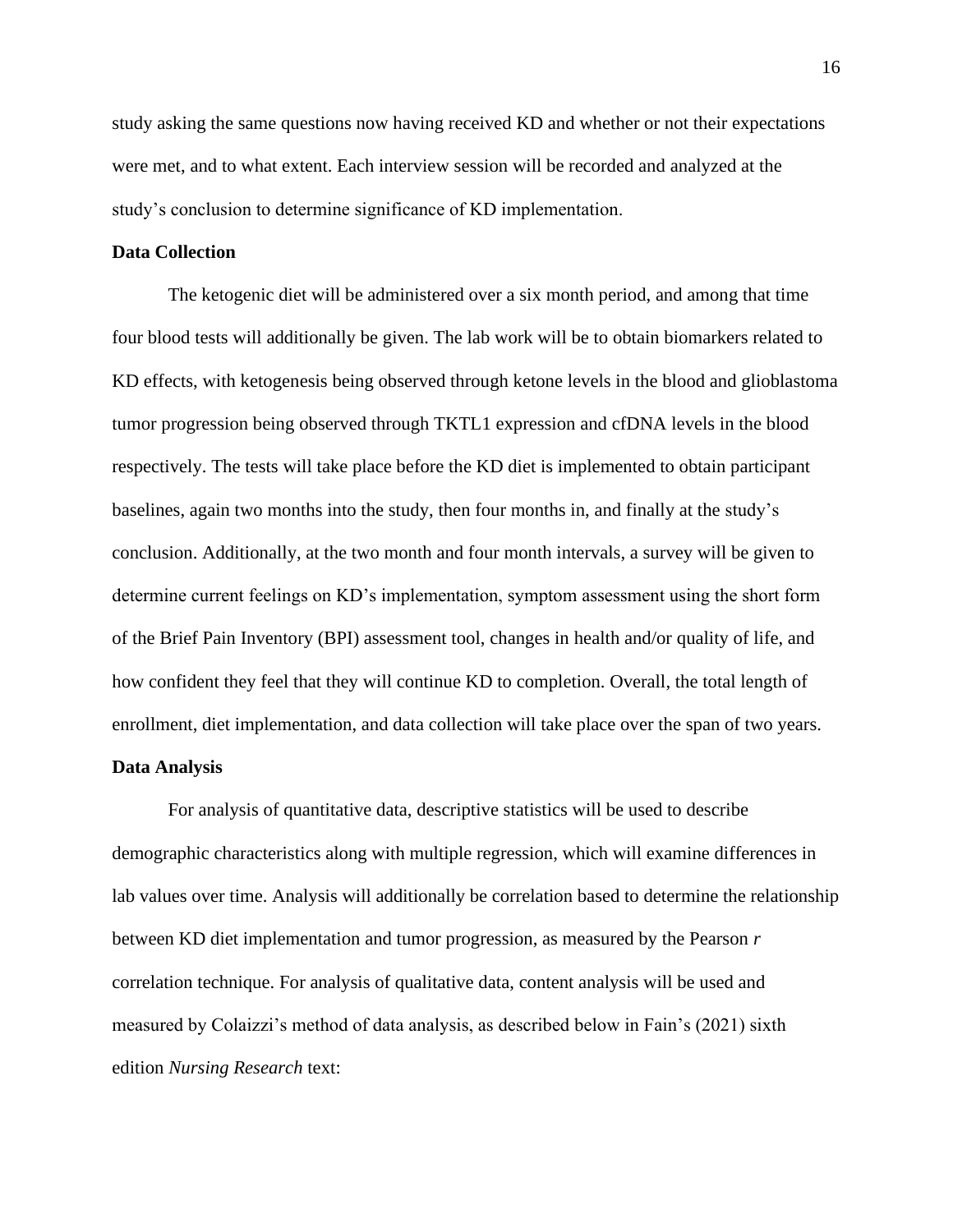- 1. Describe lived experience under study.
- 2. Collect participant descriptions of the lived experience.
- 3. Read all participant's descriptions of the lived experience.
- 4. Extract significant statements.
- 5. Articulate the meaning of each significant statement.
- 6. Aggregate the meanings into clusters of themes.
- 7. Write an exhaustive description.
- 8. Return to participants for validation of the exhaustive description.
- 9. Incorporate any new data revealed during validations into final exhaustive description.

### **Conclusion**

<span id="page-17-0"></span>While there have been a variety of different research designs and scrutiny regarding the ketogenic diet as a cancer therapy, the consensus among the scientific community is this: the ketogenic diet, while still in its infancy as a therapeutic cancer intervention, shows promise in its effectiveness and potential for long-term benefit. Its influence on tumor progression seems notable when paired with additional intervention such as chemo or radiotherapy, and this effect extends across a wide variety of cancer types. However, these benefits can only be considered with partial strength due to the extensive limitations the study designs faced. Most sample sizes were too small to accurately represent KD effects on all cancer populations. Additionally, each type of cancer used different methods of measurement that were incomparable with each other. Each study also had their own set of parameters that could not be replicated or were not properly explained. This lack of homogeneity between cancer types, implementation, and observation makes it difficult to reach a joint conclusion.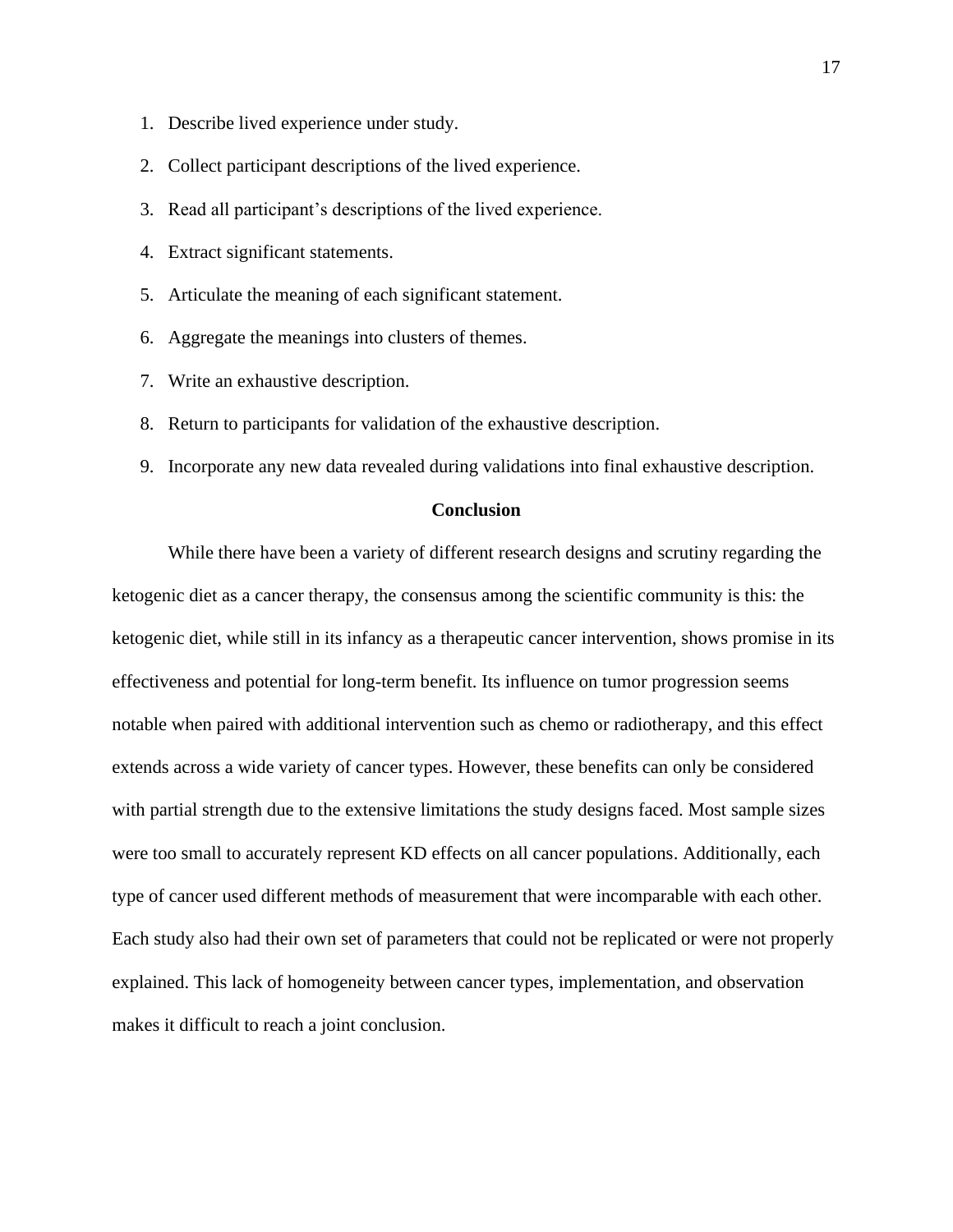As it stands, KD cannot be properly implemented into clinical practice without further research and study analysis. While it has clearly shown promising results in the avenue of adjuvant cancer therapy, there are still too many uncertainties that may put patients at risk if implemented with the current knowledge we have. That being said, the ideas that KD has introduced serve as an exciting opportunity for cancer populations in the pursuit of alternative therapy, all with the goal of improving quality of life. More controlled trials will need to be conducted to ensure that results are obtained within similar design frameworks, which will build validity and reliability that can pave the way for future studies. For nurses and patients alike, knowing the effects on different cancers is certainly beneficial, but in the best interest of consistent research and data collection, studies should strive for homogeneity in cancer types to allow for more authentic variety in KD effects. Tumor progression, body composition, and adverse symptoms seem to be the avenues that are most promising for KD implementation.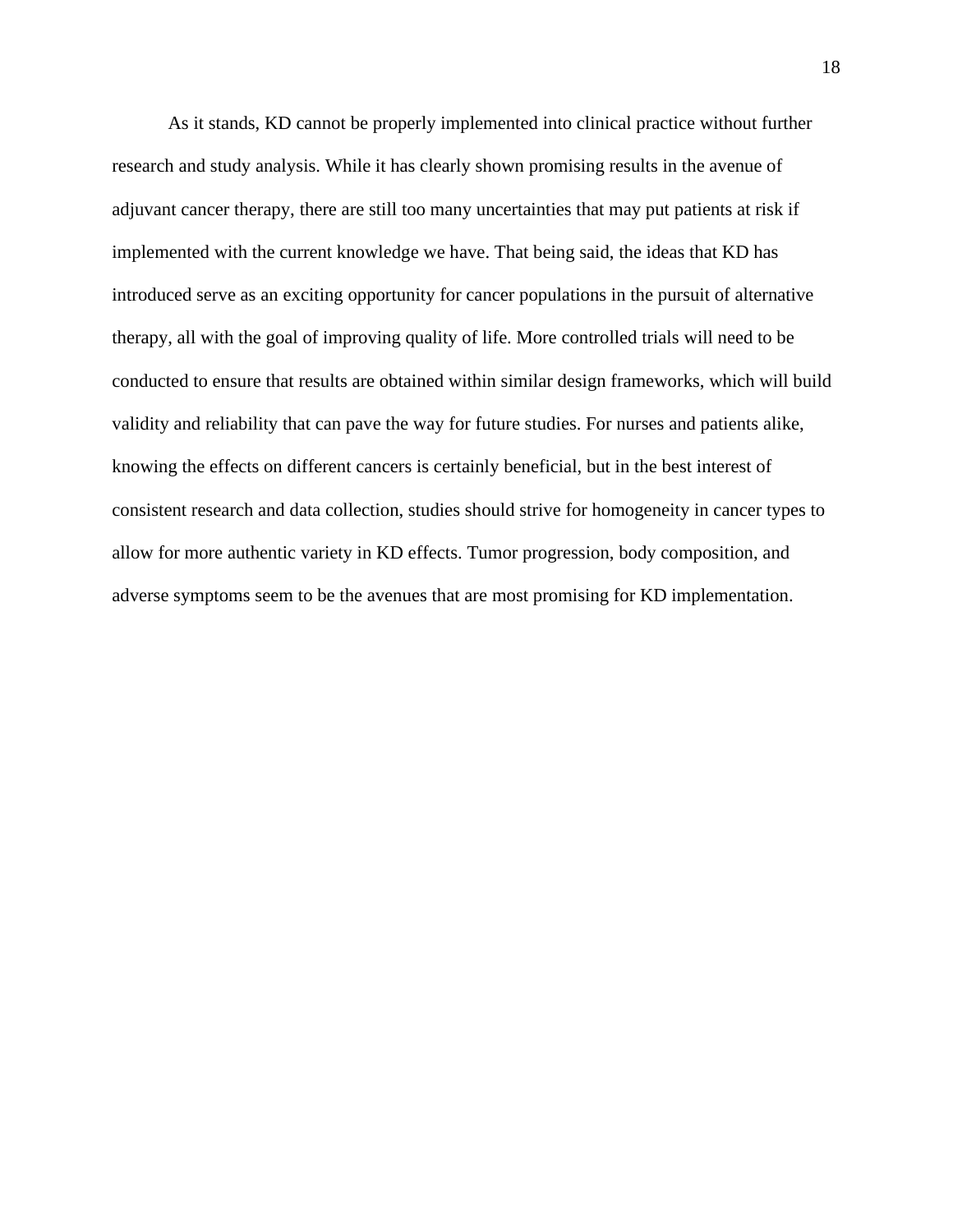#### **References**

- <span id="page-19-0"></span>Cleeland, C. (1991). *Brief pain inventory (short form)* [Assessment survey]. Pain Research Group. [http://www.npcrc.org/files/news/briefpain\\_short.pdf](http://www.npcrc.org/files/news/briefpain_short.pdf)
- Erickson, N., Boscheri, A., Linke, B., & Huebner, J. (2017). Systematic review: Isocaloric ketogenic dietary regimes for cancer patients. *Medical Oncology, 34(72).*

<https://doi.org/10.1007/s12032-017-0930-5>

Fain, J. (2021). *Reading, understanding, and applying nursing research.* F.A. Davis Company

Hagihara, K., Kajimoto, K., Osaga, S., Nagai, N., Shimosegawa, E., Nakata, H., Saito, H., Nakano, M., Takeuchi, M., Kanki, H., Kagitani-Shimono, K., & Kijima, T. (2020). Promising effect of a new ketogenic diet regimen in patients with advanced cancer. *MDPI, 12(5)*.<https://doi.org/10.3390/nu12051473>

Jansen, N., & Walach, H. (2016). The development of tumours under a ketogenic diet in association with the novel tumour marker TKTL1: A case series in general practice. *Oncology letters, 11(1).* [https://doi.org/10.3892/ol.2015.3923](https://dx.doi.org/10.3892%2Fol.2015.3923)

Klement, R. J., Brehm, N., & Sweeney, R. A. (2020). Ketogenic diets in medical oncology: A systematic review with focus on clinical outcomes. *Medical Oncology, 37(14).* <https://doi.org/10.1007/s12032-020-1337-2>

*Orem's self-care deficit nursing theory*. Nursing Theory. (2020, July 19). Retrieved November 19, 2021, from [https://nursing-theory.org/theories-and-models/orem-self-care-deficit](https://nursing-theory.org/theories-and-models/orem-self-care-deficit-theory.php)[theory.php.](https://nursing-theory.org/theories-and-models/orem-self-care-deficit-theory.php)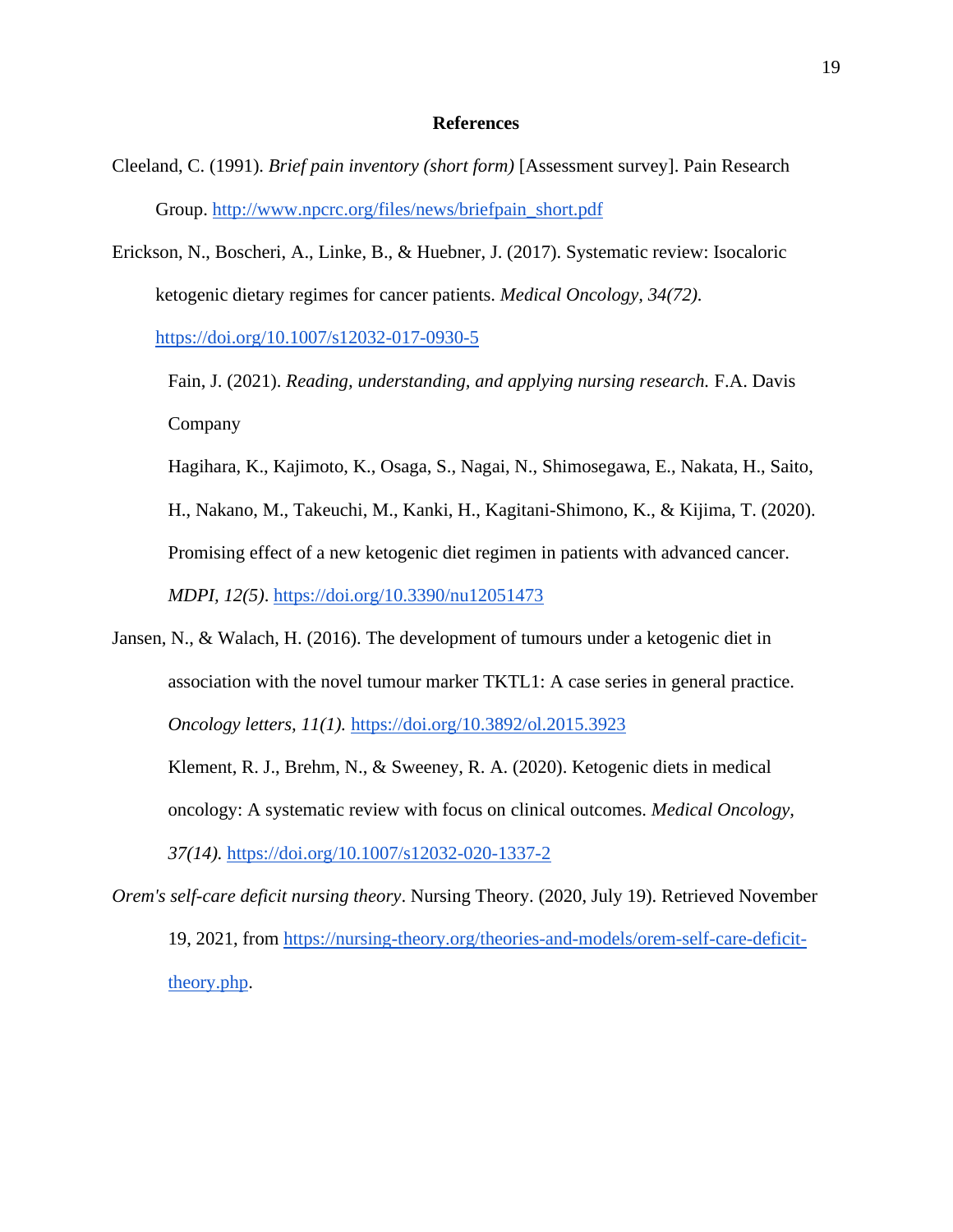Sremanakova J., Sowerbutts A.M., & Burden S. (2018) A systematic review of the use of ketogenic diets in adult patients with cancer. *J Hum Nutr Diet. 31, 793–802*. [https://doi](https://doi-org.dominican.idm.oclc.org/10.1111/jhn.12587)[org.dominican.idm.oclc.org/10.1111/jhn.12587](https://doi-org.dominican.idm.oclc.org/10.1111/jhn.12587)

Weber, D. D., Aminzadeh-Gohari, S., Tulipan, J., Catalano, L., Feichtinger, R. G., & Kofler, B. (2020). Ketogenic diet in the treatment of cancer - where do we stand? *Molecular metabolism.* [https://doi.org/10.1016/j.molmet.2019.06.026](https://dx.doi.org/10.1016%2Fj.molmet.2019.06.026) Yang, Y.-F., Mattamel, P. B., Joseph, T., Huang, J., Chen, Q., Akinwunmi, B. O., Zhang, C. J. P., & Ming, W.-K. (2021). Efficacy of low-carbohydrate ketogenic diet as an adjuvant cancer therapy: A systematic review and meta-analysis of randomized

controlled trials. *MDPI, 13(5)*.<https://doi.org/10.3390/nu13051388>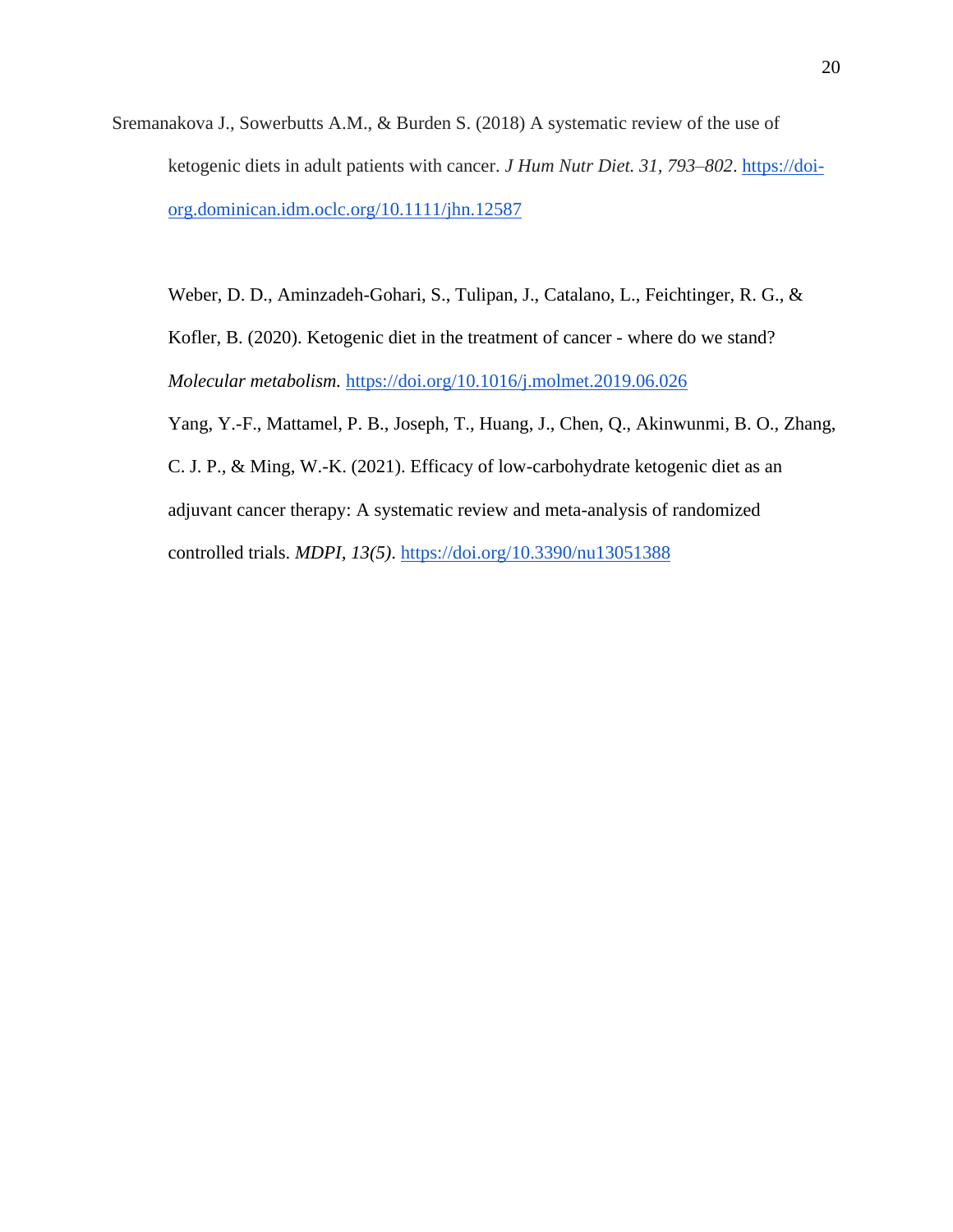| <b>Appendix A</b> |  |  |
|-------------------|--|--|
|-------------------|--|--|

<span id="page-21-0"></span>

| <b>Authors/Citation</b>                                                                                                        | Purpose/Objective of<br><b>Study</b>                                                                                                                                                                                                    | <b>Sample-Population</b><br>of Interest, Sample<br><b>Size</b>                     | <b>Study Design</b>                    | <b>Major Findings(s)</b>                                                                                                                                                                                                                                                                                                                                                                                                                                                                                                                                                                                                                           | <b>Strengths</b>                                                                                                                                                                                                                                                                                                                                                                                                                                                   | <b>Limitations</b>                                                                                                                                                                                                                                                                                                                                                                                                                                                                                                                                  |
|--------------------------------------------------------------------------------------------------------------------------------|-----------------------------------------------------------------------------------------------------------------------------------------------------------------------------------------------------------------------------------------|------------------------------------------------------------------------------------|----------------------------------------|----------------------------------------------------------------------------------------------------------------------------------------------------------------------------------------------------------------------------------------------------------------------------------------------------------------------------------------------------------------------------------------------------------------------------------------------------------------------------------------------------------------------------------------------------------------------------------------------------------------------------------------------------|--------------------------------------------------------------------------------------------------------------------------------------------------------------------------------------------------------------------------------------------------------------------------------------------------------------------------------------------------------------------------------------------------------------------------------------------------------------------|-----------------------------------------------------------------------------------------------------------------------------------------------------------------------------------------------------------------------------------------------------------------------------------------------------------------------------------------------------------------------------------------------------------------------------------------------------------------------------------------------------------------------------------------------------|
| Yang, Y.-F.,<br>Mattamel, P. B.,<br>Joseph, T., Huang, J.,<br>Chen, Q., Akinwunmi,<br>B. O., Zhang, C. J. P.,<br>& Ming, W.-K. | Investigate the<br>efficacy of the low<br>carb keto diet as an<br>adjuvant therapy in<br>antitumor treatment<br>compared to non-keto<br>diets<br>Establish the role of<br>the low carb keto diet<br>in cancer treatment<br>more clearly | 216 subjects who<br>underwent the keto<br>diet to completion (4-<br>24-week range) | Systematic review and<br>meta-analysis | Results show<br>inadequate evidence to<br>support beneficial<br>effects of LCKD on<br>antitumor therapy. Not<br>enough studies on the<br>mechanism of the keto<br>diet, need more<br>Need more practical<br>guidance on use in<br>cancer patients such as<br>timing of the<br>intervention, patient<br>age, the severity of the<br>disease, and<br>nutritional status.<br>These factors may<br>affect the efficacy of<br>KD, but many<br>previous studies have<br>not addressed this.<br>Include a bigger<br>population to precisely<br>compare the KD group<br>and the non-KD<br>group: same or similar<br>types of cancers<br>affecting the same | All studies involved<br>human subjects<br>Excluded trials that<br>were non-randomized,<br>had no comparison<br>group, were non-<br>human species, were<br>conference abstracts,<br>book chapters,<br>reviews, or other<br>forms without detailed<br>empirical data and<br>have no exposure or<br>outcome of interest<br>Included extensive<br>coverage of lipid<br>profiles to analyze the<br>range of effect of the<br>ketogenic diet across<br>multiple factions | All the papers were<br>mostly heterogeneous,<br>leading to inaccurate<br>comparison between<br>results and studies<br>All the included<br>papers had different<br>types of cancers and<br>treatment, made it<br>difficult to compare<br>and provide a<br>conclusive result<br>(different cancer<br>pathogenesis and<br>pathophysiology may<br>cause different<br>responses to LCKDs)<br>All had small<br>populations<br>Difficult to compare<br>all the papers in the<br>same sequence<br>because each<br>measured a different<br>type of parameter |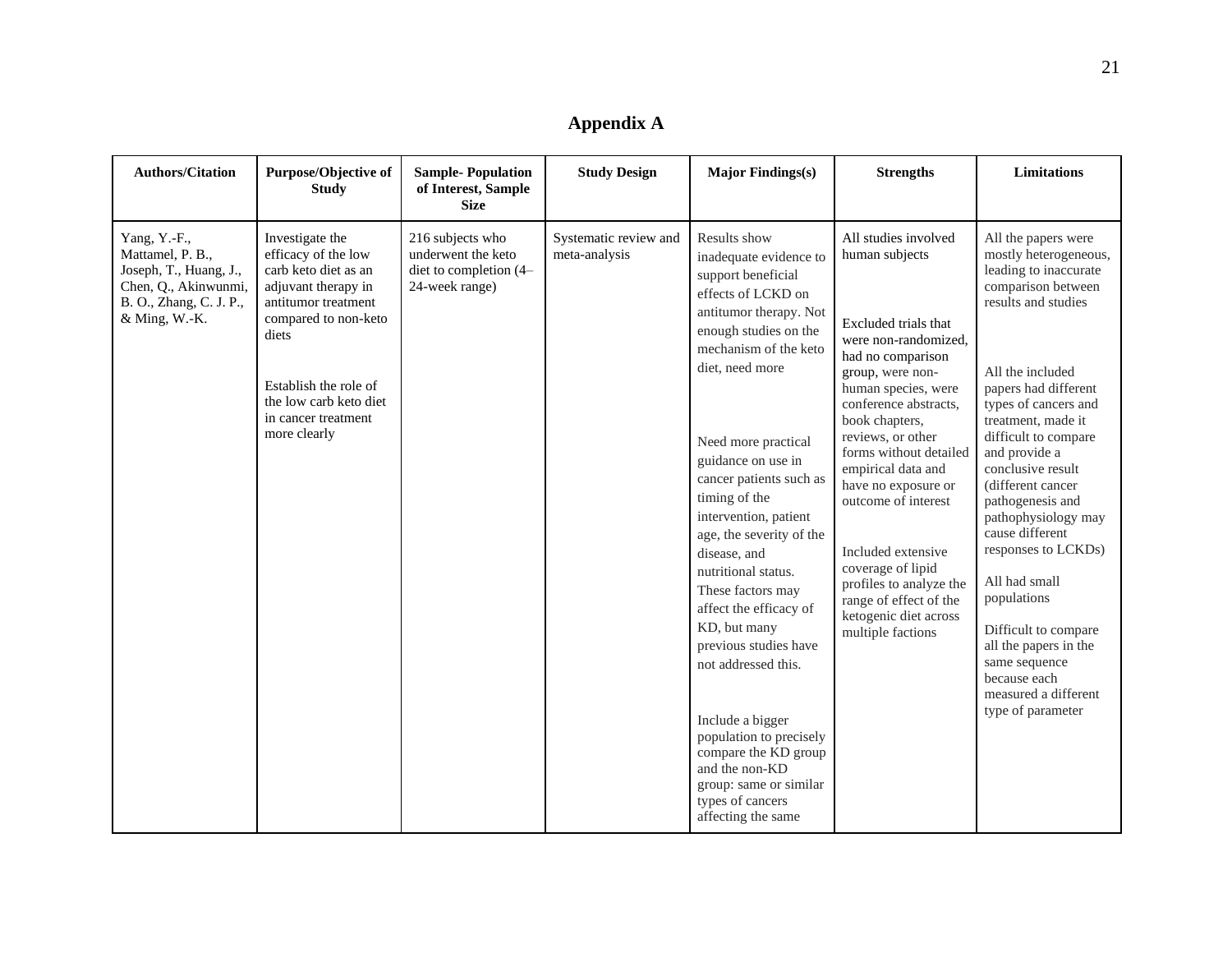|                                                                                                                                                                                           |                                                                                                                                                                                                                                                                                                               |                                                                                                                                                                                                                                                                                                                                                                  |                                           | organ, such as the<br>ovaries, uterus,<br>prostate, pancreas,<br>etc., to have a precise<br>comparison group                                                                                                                                                                                                                                                                                                                                                                                                                    |                                                                                                                                                                                                   |                                                                                                                                                                                                                                                                               |
|-------------------------------------------------------------------------------------------------------------------------------------------------------------------------------------------|---------------------------------------------------------------------------------------------------------------------------------------------------------------------------------------------------------------------------------------------------------------------------------------------------------------|------------------------------------------------------------------------------------------------------------------------------------------------------------------------------------------------------------------------------------------------------------------------------------------------------------------------------------------------------------------|-------------------------------------------|---------------------------------------------------------------------------------------------------------------------------------------------------------------------------------------------------------------------------------------------------------------------------------------------------------------------------------------------------------------------------------------------------------------------------------------------------------------------------------------------------------------------------------|---------------------------------------------------------------------------------------------------------------------------------------------------------------------------------------------------|-------------------------------------------------------------------------------------------------------------------------------------------------------------------------------------------------------------------------------------------------------------------------------|
| Hagihara, K.,<br>Kajimoto, K., Osaga,<br>S., Nagai, N.,<br>Shimosegawa, E.,<br>Nakata, H., Saito, H.,<br>Nakano, M.,<br>Takeuchi, M., Kanki,<br>H., Kagitani-Shimono,<br>K., & Kijima, T. | Study the<br>effectiveness of a new<br>keto diet regimen in<br>patient with different<br>types of stage IV<br>cancer<br>Determine the<br>effectiveness of the<br>keto diet as a support<br>therapy and establish<br>the degree and<br>duration of carb<br>restriction more<br>clearly in those with<br>cancer | 55 gave consent, 37<br>took the keto diet<br>Patients diagnosed<br>with cancer by<br>histology or cytology<br>and evaluated as stage<br>IV on computed<br>tomography (CT),<br>magnetic resonance<br>imaging (MRI), or<br>surgery by their<br>attending oncologist;<br>performance status <2;<br>and could take foods<br>orally<br>15M 22F<br>Age $54.8 \pm 12.6$ | Case series study                         | The effects of the<br>ketogenic diet alone<br>differ depending on<br>the type of cancer, but<br>the combined effect of<br>the ketogenic diet with<br>chemotherapy or<br>radiation is promising<br>Demonstrated that the<br>ketogenic diet regimen<br>showed stable<br>adherence and induced<br>functional ketosis with<br>high reproducibility<br>and was well<br>controlled in advanced<br>cancer patients<br>receiving<br>chemotherapy.<br>Seems to have an<br>effect on long-term<br>survival of advanced<br>cancer patients | Evaluated effects of<br>the ketogenic over a<br>longer course of time<br>Addressed concerns<br>regarding dietary<br>restrictions in cancer<br>patients and included<br>so in their study          | Lack of homogeneity<br>between cancer types<br>and treatment, leading<br>to inaccurate<br>comparison between<br>results<br>Lack of control group<br>makes it difficult to<br>draw meaningful<br>conclusions after<br>implementation of<br>independent variable<br>(keto diet) |
| Jansen, N., & Walach,<br>H.                                                                                                                                                               | Evaluate whether the<br>levels of TKTL1 are<br>associated with tumor<br>status and progression,<br>and are affected by a<br>ketogenic diet, and<br>whether adherence to<br>a ketogenic diet is<br>associated with a<br>better prognosis in<br>patients with cancer                                            | 78 subjects diagnosed<br>with any form of<br>cancer since Jan 2001.<br>Diagnosed with any<br>type of tumor, or had<br>experienced the<br>recurrence of a tumor<br>or metastasizing<br>disease during the 10<br>years previous to the<br>initiation of the study                                                                                                  | Systematic<br>prospective cohort<br>study | Results suggest that it<br>may be beneficial to<br>advise tumor patients<br>to adopt a ketogenic<br>diet, and that those<br>who adhere to it may<br>have positive results<br>from this type of diet<br>Keto diet as a<br>complementary                                                                                                                                                                                                                                                                                          | Present study is the<br>first to describe the<br>effects of a ketogenic<br>diet in patients with<br>cancer in primary care<br>Levels of TKTL1<br>were measured<br>continuously in the<br>patients | No control condition<br>or control group<br>matched for important<br>predictors<br>Difficult to preclude<br>that the effects<br>observed are not<br>confounded                                                                                                                |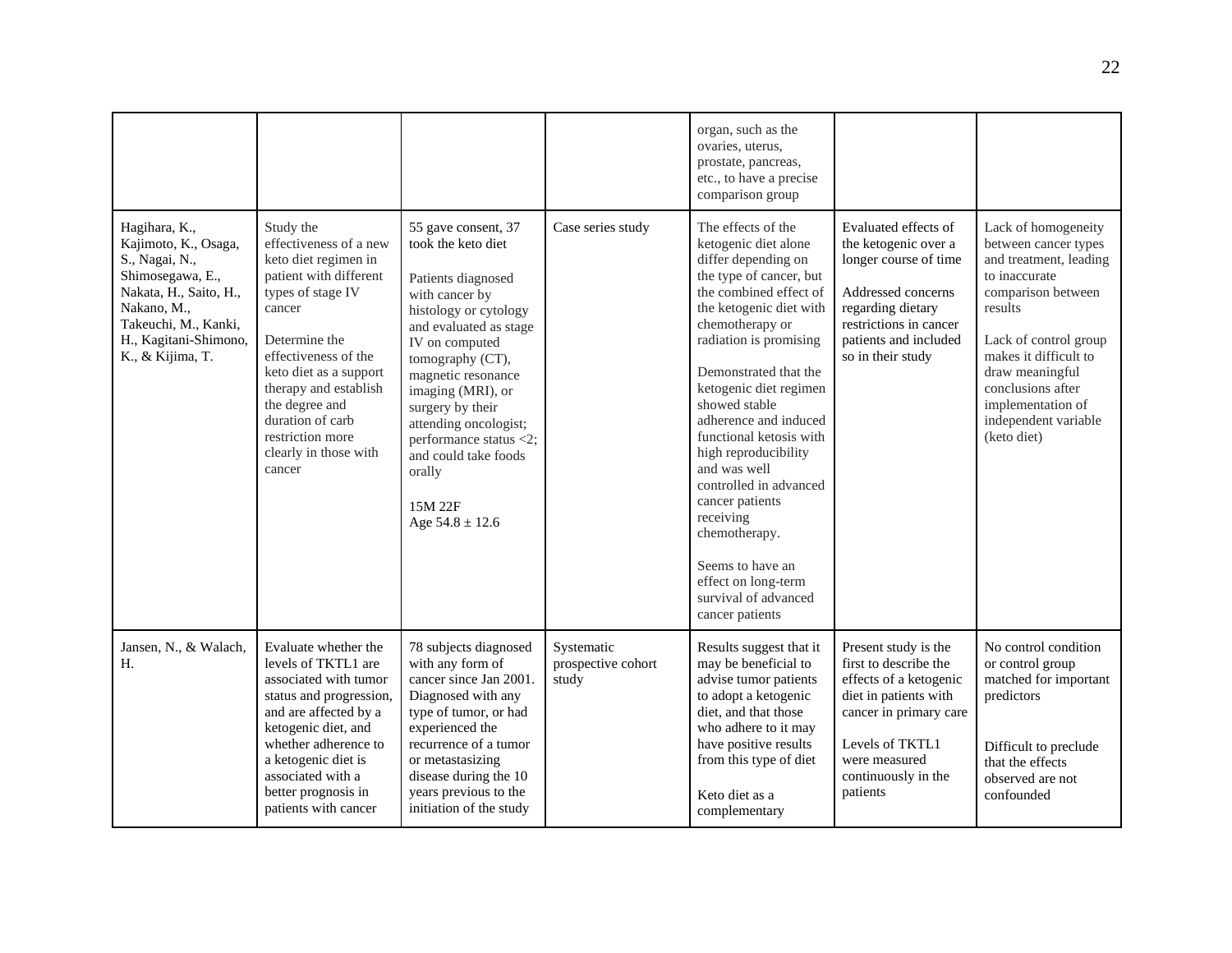|                                                        |                                                                                  |                                                                                                             |                   | treatment to tumor<br>therapy must be<br>further studied in<br>rigorously controlled<br>trials<br>Negative link between<br>ketogenic diet and<br>TKTL1 expression<br>In summary, the<br>present study has<br>demonstrated that a<br>ketogenic diet is<br>feasible and likely<br>beneficial for patients<br>with cancer in primary<br>care, who have been<br>treated for their<br>primary cancer, since<br>it altered the<br>expression of TKTL1,<br>a novel and potentially<br>useful marker to<br>monitor the metabolic<br>state of the body<br>regarding aerobic<br>glycolysis, and to<br>evaluate the potential<br>progression of non-<br>end stage tumor<br>disease<br>Results should serve<br>as guidance to<br>encourage further<br>research |                                                                                                             |                                                                                                                  |
|--------------------------------------------------------|----------------------------------------------------------------------------------|-------------------------------------------------------------------------------------------------------------|-------------------|----------------------------------------------------------------------------------------------------------------------------------------------------------------------------------------------------------------------------------------------------------------------------------------------------------------------------------------------------------------------------------------------------------------------------------------------------------------------------------------------------------------------------------------------------------------------------------------------------------------------------------------------------------------------------------------------------------------------------------------------------|-------------------------------------------------------------------------------------------------------------|------------------------------------------------------------------------------------------------------------------|
| Sremanakova, J.,<br>Sowerbutts, A. M., &<br>Burden, S. | KDs have the<br>potential to influence<br>many physiological<br>processes. It is | 102 participants<br>ranged 34 to 87 years<br>old. Brain, rectal, or<br>mixed cancer sites<br>at an early or | Systematic review | KD is potentially<br>feasible and does not<br>cause life-threatening<br>events in patients with<br>cancer. However,                                                                                                                                                                                                                                                                                                                                                                                                                                                                                                                                                                                                                                | Included randomized<br>and nonrandomized<br>control trials,<br>prospective cohort<br>studies, retrospective | limited information on<br>eligibility of<br>participants, and<br>details of recruitment<br>were only reported in |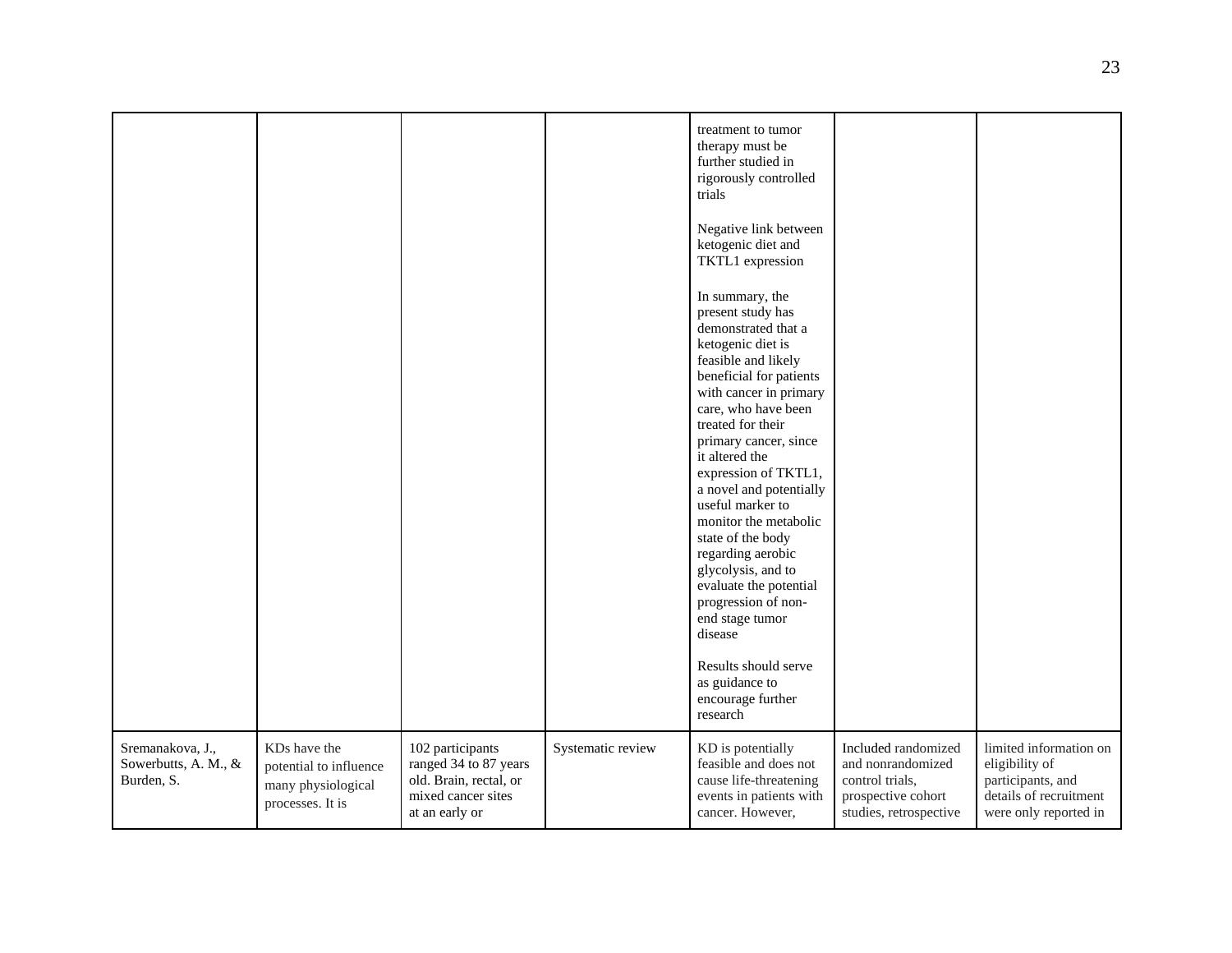| therefore important to<br>determine whether KD<br>adversely affects<br>nutritional status in<br>individuals with<br>cancer.<br>Evaluate the current<br>evidence on<br>anthropometry,<br>metabolic changes and<br>systemic inflammation<br>in individuals with<br>cancer who were<br>following a KD | advanced disease<br>stage. Intervention<br>ranges from $2.4$ -134.7<br>weeks $(0.5-31)$<br>months) | adherence is low and<br>possibly linked to a<br>limitation in diet<br>delivery, as well as a<br>lack of monitoring and<br>follow-up<br>sound theoretical<br>bases for KDs<br>suppressing tumor<br>growth. However,<br>strong conclusive<br>evidence in clinical<br>practice is still lacking | cohort studies.<br>observational and case<br>studies | two studies<br>Unspecified inclusion<br>criteria, had a short<br>duration on a KD that<br>would not result in<br>any potential benefits<br>that could be<br>attributed to ketosis,<br>some studies didn't<br>report or measure<br>ketones<br>Studies lacked<br>precision and<br>reliability, had a small<br>sample size,<br>insufficient statistical<br>analysis, limitations in<br>the design,<br>methodology and<br>outcomes reported<br>none of the studies<br>assessed the quality of |
|----------------------------------------------------------------------------------------------------------------------------------------------------------------------------------------------------------------------------------------------------------------------------------------------------|----------------------------------------------------------------------------------------------------|----------------------------------------------------------------------------------------------------------------------------------------------------------------------------------------------------------------------------------------------------------------------------------------------|------------------------------------------------------|-------------------------------------------------------------------------------------------------------------------------------------------------------------------------------------------------------------------------------------------------------------------------------------------------------------------------------------------------------------------------------------------------------------------------------------------------------------------------------------------|
|                                                                                                                                                                                                                                                                                                    |                                                                                                    |                                                                                                                                                                                                                                                                                              |                                                      | evidence using risk<br>assessment tools                                                                                                                                                                                                                                                                                                                                                                                                                                                   |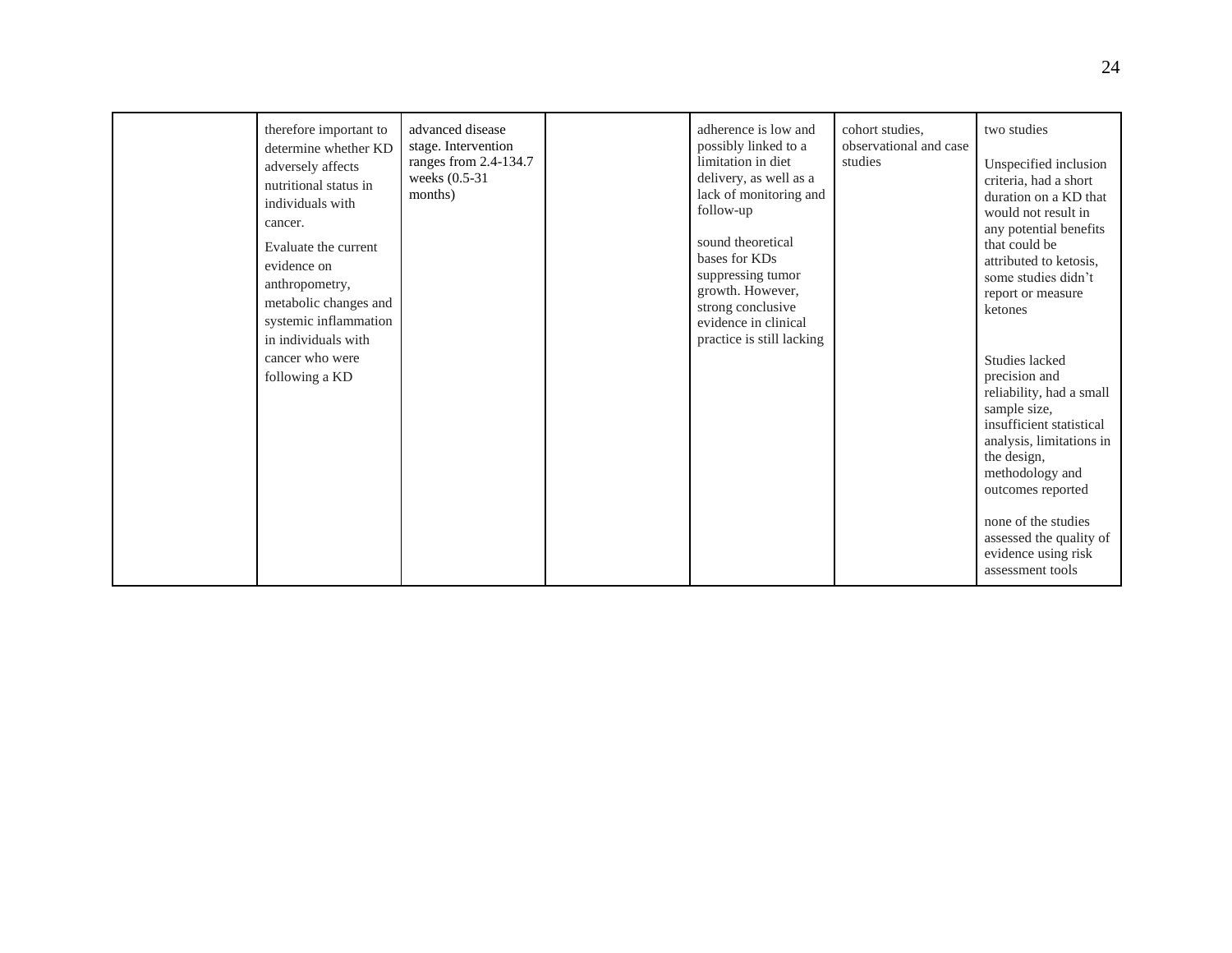| Klement, R. J.,<br>Brehm, N., &<br>Sweeney, R. A. | Summarize data from<br>clinical studies that<br>have tested KDs along<br>with other treatments<br>used within medical<br>oncology to determine<br>the effectiveness of<br>KD as a<br>complementary<br>treatment | Sample size unknown | Systemic review | Large beneficial<br>effects of KDs on<br>body composition for<br>both overweight<br>patients who benefit<br>by losing body weight<br>and fat mass while<br>maintaining fat-free<br>mass and patients at<br>risk for excessive<br>weight and lean mass<br>loss such as head and<br>neck cancer patients<br>undergoing radio<br>chemotherapy or<br>pancreatic cancer<br>patients<br>KDs as a supportive<br>cancer therapy is<br>growing and suggests<br>several beneficial<br>effects. The largest<br>evidence so far is for<br>beneficial effects on<br>body composition in<br>both overweight and<br>frail patient | Analyzed the effects<br>of a ketogenic diet<br>across a range of<br>different cancers | Only two of the<br>studies had an a priori<br>published study<br>protocol<br>The majority of<br>studies included in<br>this review suffered<br>from different sources<br>of bias<br>Small sample sizes<br>Lack of a control<br>group, or lack of<br>randomization giving<br>rise to self-selection.<br>allocation, and<br>performance bias |
|---------------------------------------------------|-----------------------------------------------------------------------------------------------------------------------------------------------------------------------------------------------------------------|---------------------|-----------------|--------------------------------------------------------------------------------------------------------------------------------------------------------------------------------------------------------------------------------------------------------------------------------------------------------------------------------------------------------------------------------------------------------------------------------------------------------------------------------------------------------------------------------------------------------------------------------------------------------------------|---------------------------------------------------------------------------------------|--------------------------------------------------------------------------------------------------------------------------------------------------------------------------------------------------------------------------------------------------------------------------------------------------------------------------------------------|
|                                                   |                                                                                                                                                                                                                 |                     |                 | populations                                                                                                                                                                                                                                                                                                                                                                                                                                                                                                                                                                                                        |                                                                                       |                                                                                                                                                                                                                                                                                                                                            |